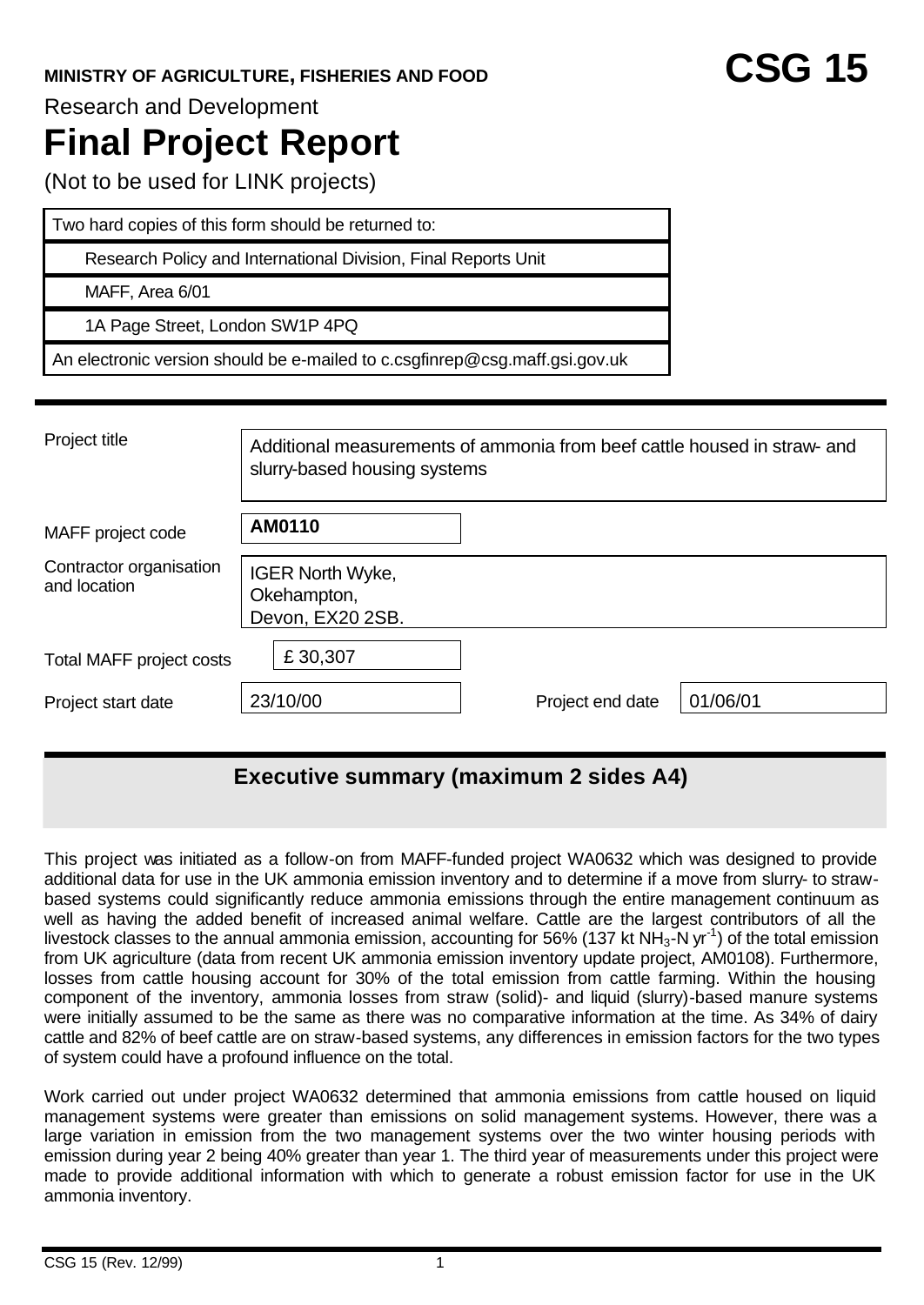The overall objective of the study was to quantify and compare ammonia emission from cattle housed in slurry and straw based systems. In detail, the specific objectives were:-

- ? To quantify feed N intake over the housing period
- ? To quantify N excreted by cattle during the housing period
- ? To measure ammonia emission from cattle housed in solid and liquid based systems, and,
- ? To compare emission factors from beef cattle in slurry and straw based systems with those measured in WA0632.

The same methodology was used in this project as in WA0632. Four beef cattle were penned in specially adapted polytunnel houses of which two were modified to simulate slurry-based systems and two to simulate straw-based systems. Cattle were fed a diet of grass silage *ad libitum* and rolled barley and either bedded with straw or the slurry scraped daily. Ammonia emissions were measured twice each week for periods of at least 2-3 hours, both prior to and following the daily addition of straw and slurry scraping. The manure that built up in the solid system was removed twice during the winter housing period, so the measurements made during the housing phase were split into 'period 1' and 'period 2' coinciding with the build up and subsequent removal of the FYM.

Unfortunately, due to the foot and mouth disease outbreak, experimental measurements were curtailed from 22<sup>nd</sup> February 2001. Therefore, an N budget for period 1 of the housing phase, which ran from 31st October 2000 - 31st January 2001 (92 days), was constructed. Resources were then re-allocated into carrying out a detailed inter-year comparison between housing measurements made under project AM0110 with those under WA0632. The main findings were as follows:-

- ? The feed N intake on both the solid and liquid systems was 208 g lu<sup>-1</sup> d<sup>-1</sup>, this being much lower than during project WA0632.
- ? N output in the manure was much lower during AM0110 than WA0632 with a mean of 17.2 kg of N (75 g N lu<sup>-1</sup> d<sup>-1</sup>) removed from the liquid system and 30.0 kg of N (133 g N lu<sup>-1</sup> d<sup>-1</sup>) from the solid system.
- ? Ammonia-N losses from the solid manure system were lower (19.1 g lu<sup>-1</sup> d<sup>-1</sup>) than from the liquid manure system (28.7 g lu<sup>-1</sup> d<sup>-1</sup>) during period 1 of the housing period.
- ? The rate of ammonia-N loss was reduced from 0.9 to 0.7 g  $I\text{u}^{-1}$  hr<sup>-1</sup> following the daily addition of straw.
- ? Ammonia-N losses from both the solid and liquid systems were *c.* 50% and 40% of those measured during WA0632 year's 1 and 2, respectively.
- ? A lower proportion of the feed N intake was lost as ammonia-N during this project (*c.* 10%) than during WA0632.
- ? A common emission unit was calculated for period 1 of the housing periods of WA0632 and AM0110: a mean of 0.2 and 0.3 kg NH<sub>3</sub>-N was emitted per kg N excreted on the solid and liquid systems, respectively.
- ? Emission factors measured under WA0632 were higher than the inventory figures whereas those measured under AM0110 were lower.

In summary, during this project animal N intake was comparatively lower than during project WA0632 due to a lower N content in the silage. The low N intakes by the cattle resulted in low N excretion rates and consequently low ammonia emission. As well as directly reducing the available pool of N subject to volatilisation, low feed N contents are associated with poor digestibility, which may indirectly reduce ammonia volatilisation.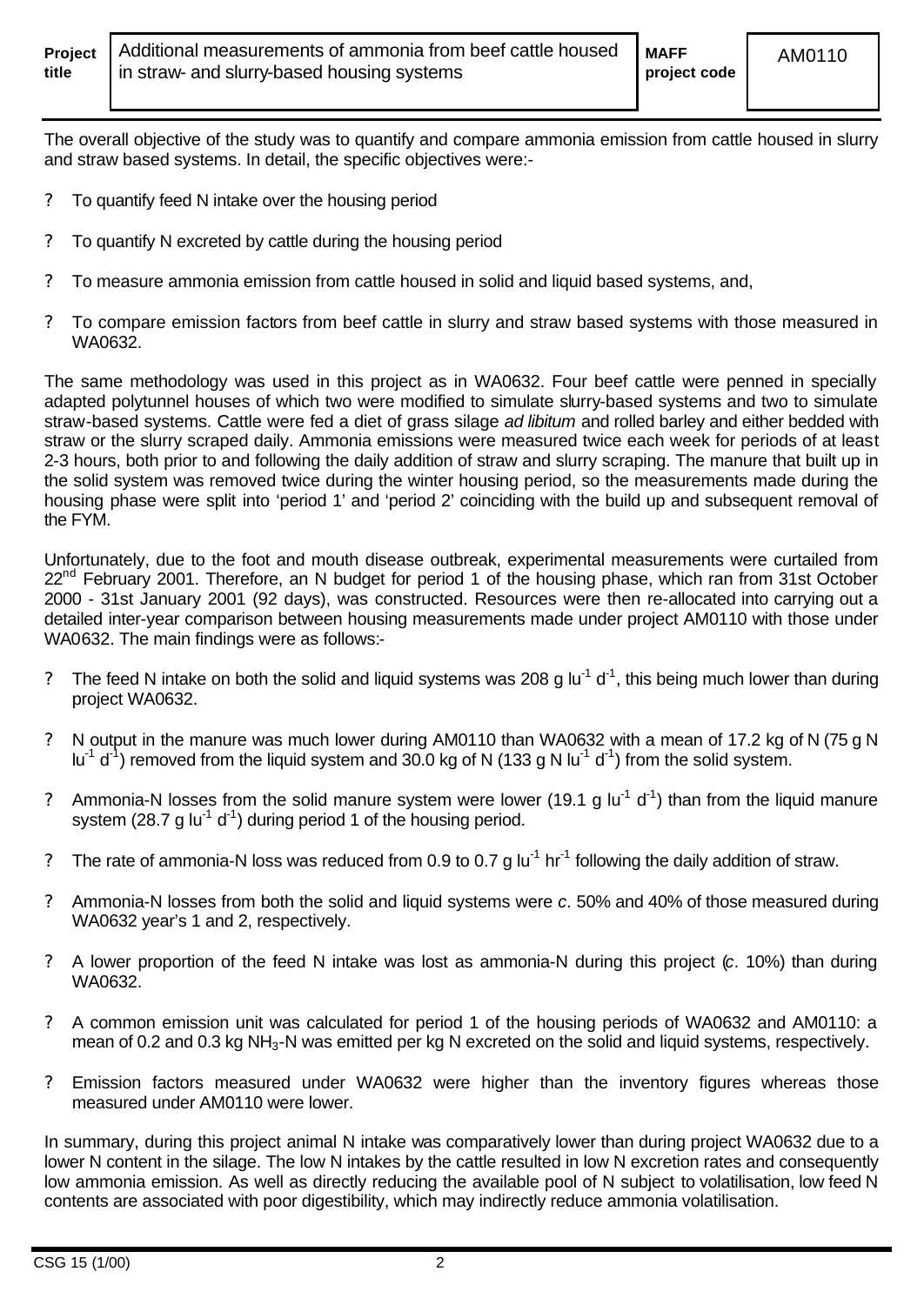| Projec |  |
|--------|--|
| title  |  |

Despite the variations in silage quality and thus N intake across the three years, a common emission unit was calculated on the solid and liquid management systems throughout all housing years. A consistent loss of 0.2 and 0.3 kg NH<sub>3</sub>-N per kg N excreted was calculated for the solid and liquid systems, respectively. This suggests that it may be possible to predict ammonia emission from N excretion. The total N excreted was estimated from that removed from the building in FYM or slurry plus the quantity of NH<sub>3</sub>-N volatilised. This project has highlighted the need for detailed quantitative and qualitative information on dietary N intake and its subsequent assimilation by livestock. This information needs to be coupled with measurements of N excretion and ammonia emissions for modelling purposes.

The effect of straw addition on mitigating ammonia emissions has been observed both during WA0632 and AM0110 and provides an opportunity to abate ammonia emission. This avenue is being explored under project AM0103 where the effects of additional or targeted straw usage on ammonia emissions from housed livestock will be studied.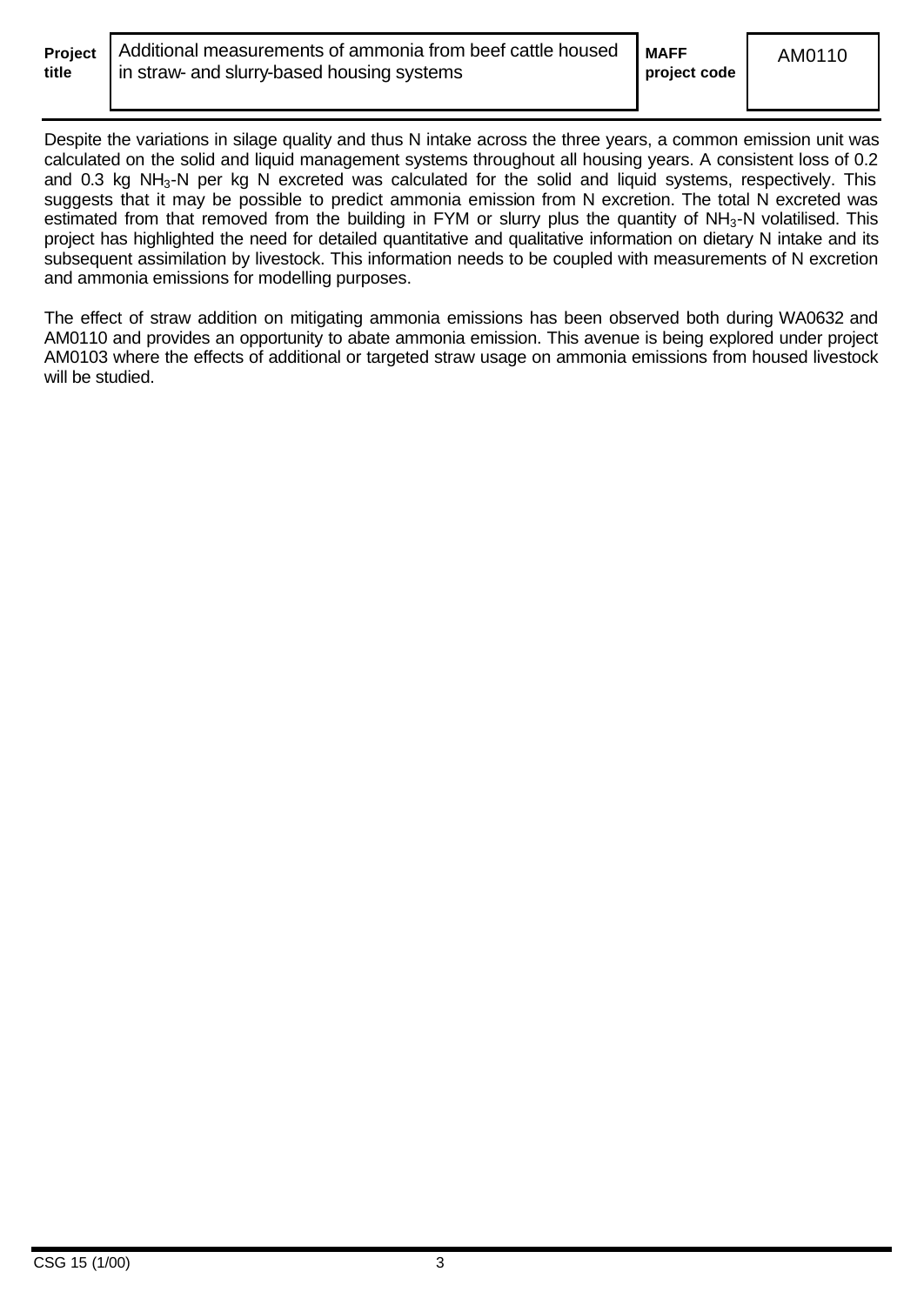**project code**

# **Scientific report (maximum 20 sides A4)**

# **1. INTRODUCTION**

The UK inventory of ammonia  $(NH_3)$  emissions has recently estimated that losses from agriculture amount to 245 kt NH<sub>3</sub>-N per year (data from project AM0108). The inventory was compiled using UK data from recent MAFF-funded projects studying losses from individual components of the manure management cycles for different livestock groups, and additionally from cattle grazing, sheep production and fertiliser use. Of all the livestock classes, cattle are the largest contributors accounting for 56% (137 kt NH<sub>3</sub>-N yr<sup>-1</sup>) of the total yearly emission. Within the housing component of the inventory, ammonia losses from solid and liquid manure systems were initially assumed to be the same as there was no comparative information at the time of construction. As 34% of dairy cattle and 82% of beef cattle are on FYM systems, any differences in emission factors for the two types of system could have a profound influence on the total.

Recent updates of the inventory have introduced separate emission factors for housed cattle on straw and slurry systems (projects WA0630, AM0108) but these have been generated from a limited number of measurements. WA0632 was designed to provide additional data for use in the inventory and to determine if a move from slurry- to straw-based systems could significantly reduce ammonia emissions through the entire management continuum as well as having the added benefit of increased animal welfare. Work carried out under WA0632 determined that ammonia emissions from animal houses represent approximately 70% of the total losses from the manure management continuum for beef cattle. Furthermore, emissions from cattle housed on liquid management systems were found to be significantly (~45%) greater than those on solid management systems. However, there was a large variation in emission from the two management systems over the two winter housing periods. Losses were approximately 40% greater in year 2 compared to year 1. This difference may have been due to variations in the quality of the feed and thus N intake. The third year of housing measurements made under this project (AM0110) were to provide additional information with which to generate robust emission factors for use in the ammonia inventory.

The information resulting from AM0110 has added to that already gathered under project WA0632. It has also complemented the measurements being made in project WA0706, where the manure generated from the overwintering period of cattle (WA0632) was spread to grass and arable farmlets and the NH<sub>3</sub> and N<sub>2</sub>O emissions quantified. The information will allow a more complete evaluation of ammonia emissions from solid and liquid manure based systems to be made. This work also supports DEFRA's policy objectives of quantifying and limiting ammonia losses from agricultural systems, and improving the utilisation of nutrients from farm manures. The data will support UK discussions as part of the UNECE Convention of Long-Range Transboundary Air Pollutants and the EU Acidification Strategy.

# **2. APPROACHES**

# 2.1. **ANIMAL HOUSING AND MANAGEMENT**

Beef cattle (Charolais ? Friesian yearling heifers), penned in groups of four, were housed from  $31<sup>st</sup>$  October 2000 to 9th April 2001 (160 days) at the Institute of Grassland and Environmental Research (IGER), North Wyke. The animals were housed in four specially adapted polytunnels (ASTERAKI *et al*, 1997), with a mean internal volume of 204 m<sup>3</sup>, constructed on a concrete base measuring 8.25 x 10.00m.

Two tunnels were managed as a solid (straw-based) system and two as a liquid (slurry-based) system. The animals were held in pens measuring 7.05 x 5.35m ( $37.7m^2$ ) and 5.60 x 4.40m (24.6m<sup>2</sup>) on the solid and liquid systems, respectively. Sufficient straw (c. 13 kg d<sup>1</sup> per tunnel or 3.3 kg head<sup>-1</sup> d<sup>-1</sup>) was added to the solid system (on a daily basis Monday to Friday) to absorb the excreta and provide a dry bedded area for the cattle. The manure that built up in the solid system was removed twice during the winter housing period: thus, the measurements made during the housing phase were split into 'period 1' and 'period 2' coinciding with the build up and subsequent removal of the FYM. The liquid system was equipped with cubicles and slurry scraping of the feed passage was carried out daily into an adjacent below-ground slurry storage facility. The heifers were fed a diet of grass silage *ad libitum* plus rolled barley.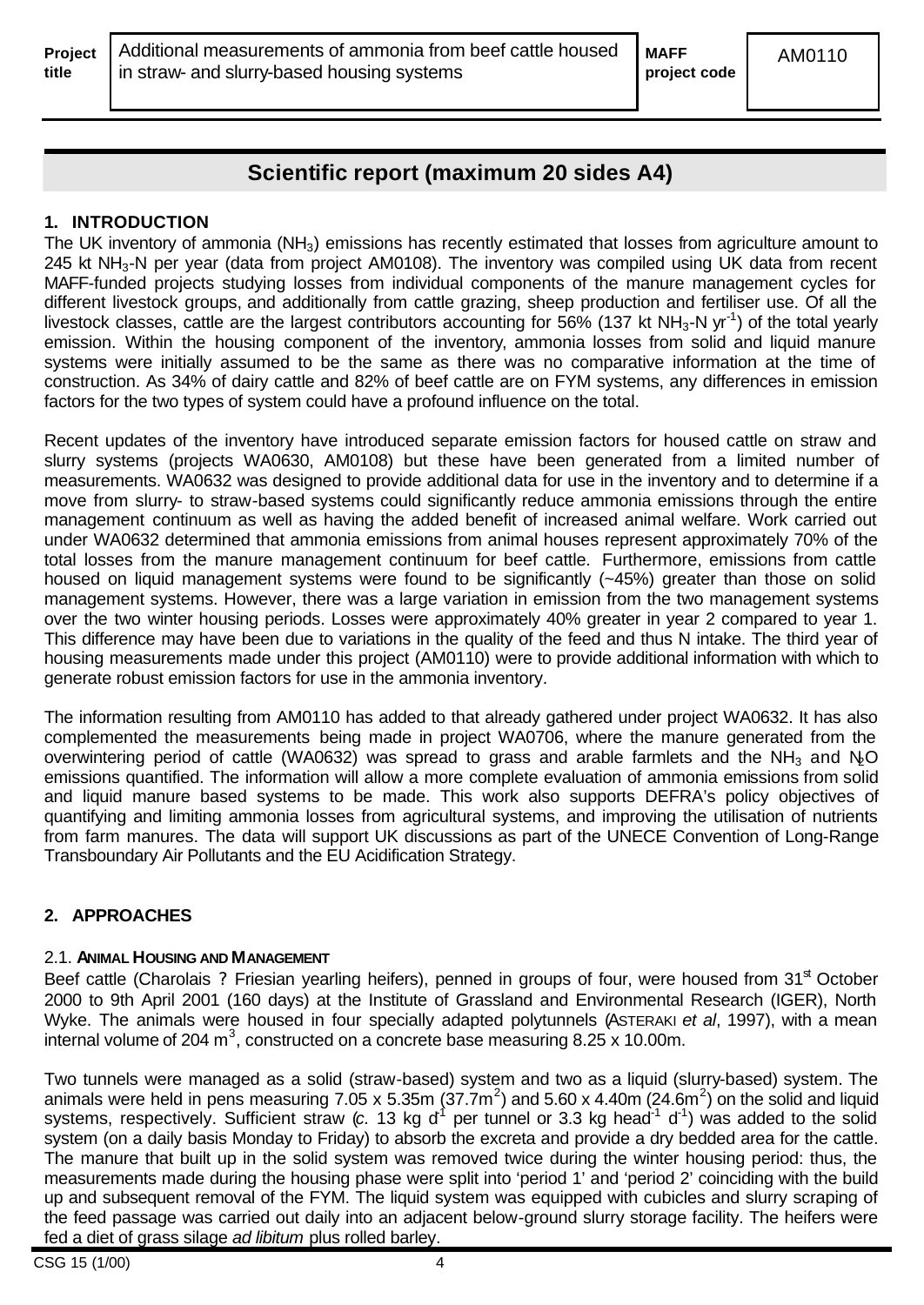|       | <b>Project</b>   Additional measurements of ammonia from beef cattle housed   MAFF |              | AM0110 |
|-------|------------------------------------------------------------------------------------|--------------|--------|
| title | I in straw- and slurry-based housing systems                                       | project code |        |

#### *Foot and mouth disease*

The foot and mouth disease outbreak prevented measurements from 22<sup>nd</sup> February 2001 onwards. The slurry (liquid) systems were converted to straw-based (solid) systems on  $21<sup>st</sup>$  March 2001 for welfare reasons imposed by foot and mouth disease restrictions. Because experimental measurements were curtailed by the foot and mouth outbreak, resources were re-allocated into carrying out a detailed inter-year comparison between period 1 housing measurements made under project AM0110 with those under WA0632.

The duration of periods 1 and 2 for AM0110 and WA0632 was as follows: -

|               | ? WA0632 (Year 1)      | Period 1: $19^{th}$ October 1998 - $21^{st}$ January 1999 = 94 days<br>Period 2: $22^{nd}$ January 1999 – 19 <sup>th</sup> April 1999 = 88 days                     |
|---------------|------------------------|---------------------------------------------------------------------------------------------------------------------------------------------------------------------|
| $\mathcal{P}$ | <b>WA0632 (Year 2)</b> | Period 1: $18^{th}$ October 1999 - $19^{th}$ January 2000 = 93 days<br>Period 2: $19^{th}$ January 2000 - $18^{th}$ April 2000 = 91 days                            |
|               | AM0110                 | Period 1: $31^{\text{st}}$ October 2000 - $31^{\text{st}}$ January 2001 = 92 days<br>Period 2: $31^{\text{st}}$ January 2001 – 9 <sup>th</sup> April 2001 = 68 days |

i.e., period 1 for all three years ranged from 92-94 days.

#### **2.2. NITROGEN INPUTS**

#### **FEED N INTAKE AND ANIMAL LIVEWEIGHT**

Sufficient round bale silage was weighed into the tunnels on a weekly basis using pallet scales. Sub-samples of the silage were taken on each feeding occasion and analysed for dry matter (DM) and total N using a Carlo-Erba NA2000 nitrogen and carbon analyser. Refusals were weighed out of the tunnels prior to fresh silage being fed so that the total feed N intake could be calculated. Rolled barley was also fed to the cattle on a daily basis increasing in rations from 0.5 to 2.0 kg head<sup>-1</sup> d<sup>-1</sup>. To assess animal performance the liveweight of the animals was measured initially and then at monthly intervals for the duration of the experiment.

#### **2.3 NITROGEN OUTPUTS**

#### **NITROGEN EXCRETED**

The slurry reception pits were emptied on a fortnightly basis into above-ground galvanised steel slurry tanks (24 m<sup>3</sup> capacity) and on each occasion the volume of excreta was measured and the slurry analysed for DM, pH and total N using Kieldahl digestion and distillation BRADSTREET, 1965). Ammonium-N and nitrate-N was extracted in 2M potassium chloride. The bedding material in the straw-based systems was removed from the polytunnels after 92 days. This material was also analysed for DM, pH, total N, ammonium-N and nitrate-N.

#### **AMMONIA LOSSES FROM HOUSED CATTLE**

#### *Ammonia measurement methodology and calibrations*

The front and rear of each tunnel had roll-up doors and the sides could be rolled up to a height of one metre to provide natural ventilation. When NH3 emission was being measured, the sides and front door were sealed and an opening of 30cm was left at the bottom of the rear door to allow air to be drawn into the tunnel. Ammonia emission rate from the housed animals was measured using acid traps (containing 0.01M orthophosphoric acid), each connected to a pump system with air flow and gas meters. Air was drawn from the rear of the polytunnel through a fan outlet, situated at the front of the tunnel, at *c.* 8.5 m s<sup>-1</sup> (measured using a hand-held anemometer during each measurement period). The removal of air at *c.* 8.5 m s<sup>-1</sup> represents a complete air change in the tunnels every 2.5 minutes thus providing adequate ventilation to the housed animals during measurement periods when the tunnels were sealed.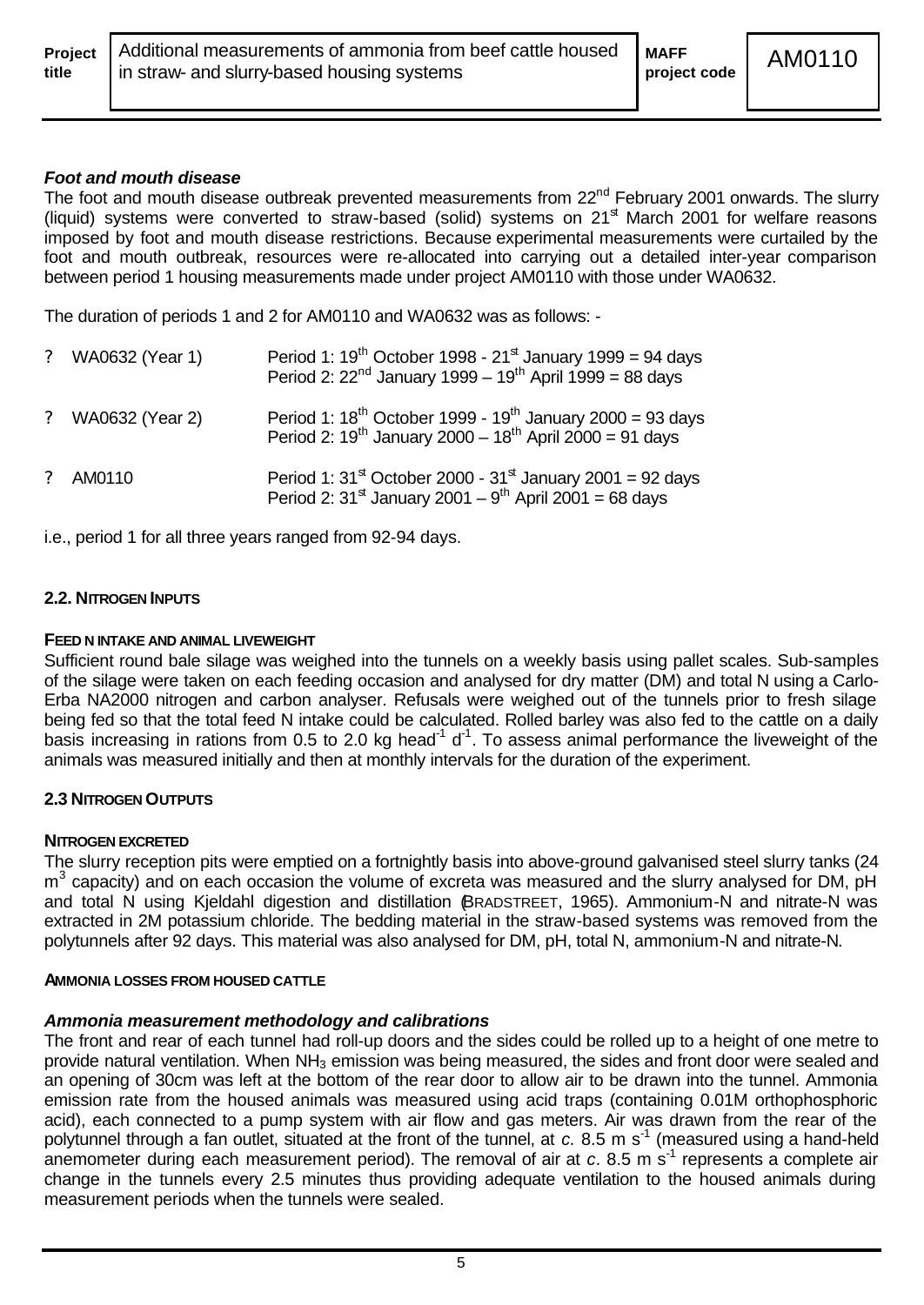| <b>Project</b> |  |
|----------------|--|
| title          |  |

Acid traps were installed to measure the NH<sub>3</sub>-N concentration at both the inlet and the outlet of the polytunnels. At the outlet, air was sub-sampled from a spider sampler situated in the fan housing which was composed of a one metre length of aluminium ducting. A honeycomb section was placed upstream of the spider sampler in order to produce laminar airflow. Measurements were made twice each week for periods of at least 2-3 hours, both prior to and following the daily addition of straw and slurry scraping.

Prior to housing the cattle,  $NH_3$  recovery tests were carried out on the polytunnels. Ammonia gas was released into each tunnel at a rate of 150ml/min for 10 minutes (measured using a  $NH<sub>3</sub>$  calibrated flow meter) via a sample line that distributed the NH<sub>3</sub> across the width of the tunnel. The percentage recovery of the NH<sub>3</sub> released was measured using the same methodology as described above to measure  $NH<sub>3</sub>$  losses from the housed cattle.

#### *Ammonia losses during the movement of FYM from the housing systems to the field storage heap*

At the end of period 1  $(31<sup>st</sup>$  January 2001) the FYM that had built up in the solid manure systems was transferred to field storage heaps. Prior to removing the FYM, ammonia-N loss measurements were made with the cattle in the tunnels and when they had been turned out. Immediately after this, the simulated movement of FYM from the housing systems to the storage heaps was measured for *c.* one hour before all of the FYM was removed to the storage heaps. Ammonia-N loss was measured using the standard methodology detailed above. On completion of the FYM removal from the polytunnels a final NH<sub>3</sub>-N loss measurement was made to assess the contribution of the residue left behind after mucking out.

## **3. RESULTS AND DISCUSSION**

The results from project AM0110 are compared with and discussed alongside those from period 1 of both housing periods of project WA0632.

#### **3.1 NITROGEN INPUTS**

#### **FEED N INTAKE**

The mean total N intake via silage and barley on the solid and liquid systems during period 1 was similar at 42 and 44 kg per tunnel<sup>-1</sup>, respectively. Although the DM intake was higher during period 1 of the housing phase of AM0110 than that of WA0632 (year 1), the feed N intake was lower due to a lower nitrogen content in the grass silage (Table 1). The mean N content of the silage varied across the years at 23, 28 and 19 g N kg DM. This equates to 14, 18 and 12 % crude protein (N X 6.25) in the DM which is indicative of an average, excellent and poor quality silage for years 1 and 2 of WA0632 and AM0110, respectively (SOFFE, 1995).

The mean DM content of the silages was 23, 34 and 37% during year's 1 and 2 of WA0632 and AM0110, respectively. TAMMINGA *et al* (1991) found that the rate of protein degradation in silages decreased with increasing dry matter content but increased with increasing crude protein (CP) content. Silage fed during project AM0110 had the highest DM% and the lowest CP content therefore according to TAMMINGA *et al* (1991) would have had the lowest protein degradation rate. The silage fed during year 2 of WA0632 also had a high DM% but the high CP content probably compensated this. Further chemical analyses of the feed would have proved useful in explaining interactions between animal liveweight gain, N excretion and ammonia losses.

**Table 1. Mean feed intake by the cattle during period 1 of WA0632 and AM0110.**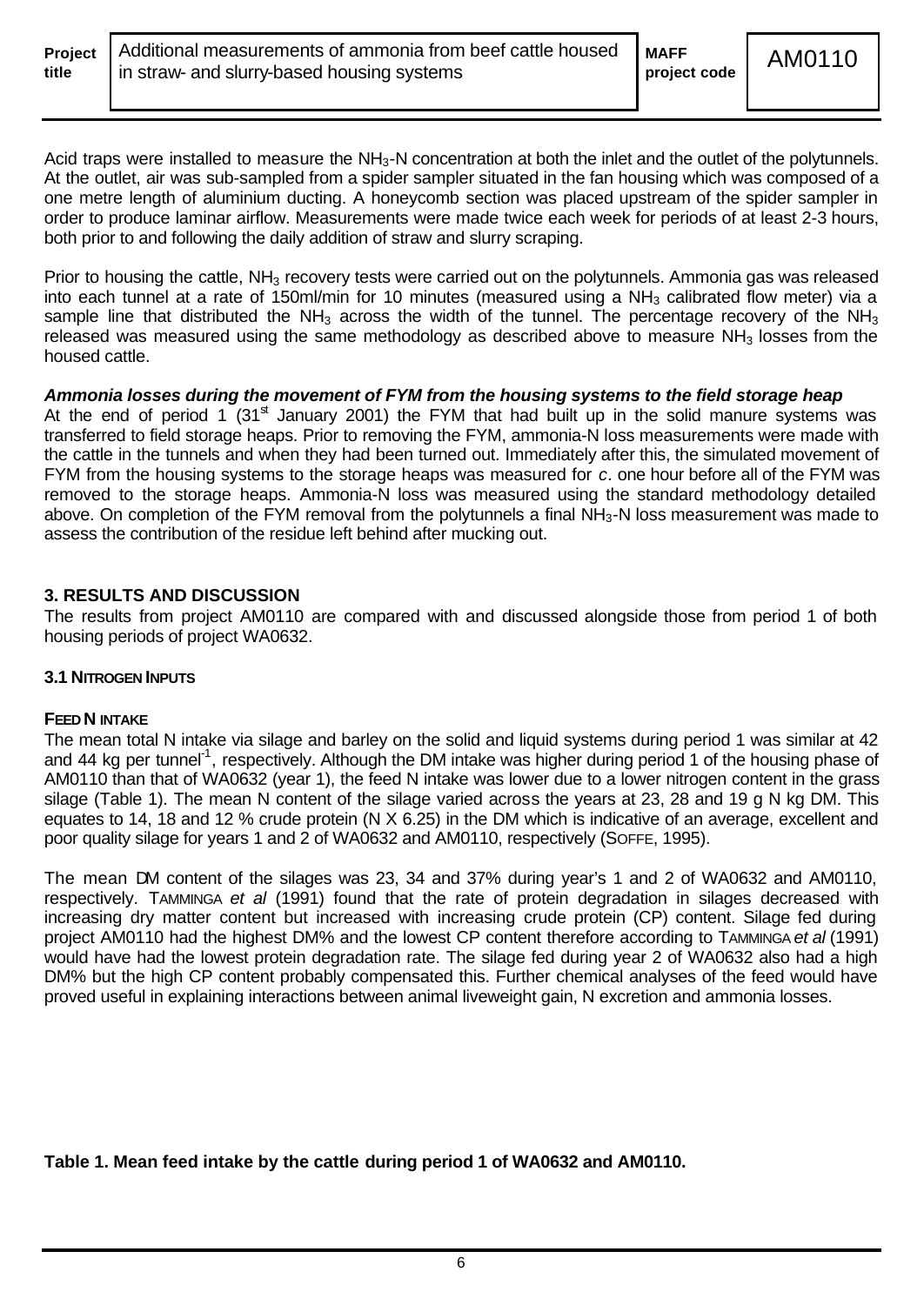|                     | <b>Silage</b>                              |               | Silage N intake Supplement N Total N intake |                            |
|---------------------|--------------------------------------------|---------------|---------------------------------------------|----------------------------|
|                     | consumption<br>(kg DM head <sup>-1</sup> ) | $(kg head-1)$ | intake<br>(kg N head <sup>-1</sup> )        | (kg N head <sup>-1</sup> ) |
| <b>WA0632 Yr 1</b>  |                                            |               |                                             |                            |
| $(94 \text{ days})$ |                                            |               |                                             |                            |
| Solid               | 389                                        | 8.9           | 2.3                                         | 11.2                       |
| Liquid              | 405                                        | 9.3           | 2.3                                         | 11.6                       |
| <b>WA0632 Yr 2</b>  |                                            |               |                                             |                            |
| $(93 \text{ days})$ |                                            |               |                                             |                            |
| Solid               | 481                                        | 13.6          | 1.8                                         | 15.4                       |
| Liquid              | 515                                        | 14.5          | 1.8                                         | 16.3                       |
| AM0110              |                                            |               |                                             |                            |
| $(92 \text{ days})$ |                                            |               |                                             |                            |
| Solid               | 421                                        | 8.3           | 2.3                                         | 10.6                       |
| Liquid              | 449                                        | 8.6           | 2.3                                         | 10.9                       |

The N intake via supplements was identical during periods 1 of AM0110 and WA0632 (year 1) at 2.3 kg N head<sup>-</sup> <sup>1</sup>, being lowest during period 1 of WA0632 (year 2) at 1.8 kg N head<sup>-1</sup>. The total feed N and DM intake during year 2 of WA0632 was greater than during all other housing periods. Silage intakes were consistently lower for the solid system than the liquid system possibly because the cattle utilised straw as part of their diet and/or because the liquid management system was less favourable in terms of animal welfare and temperature, i.e. cattle may have required greater silage intake for maintenance in the slurry-based systems.

The total N input, including straw, during all years was higher on the solid system (52 kg per tunnel<sup>-1</sup> during period 1 of AM0110). Mean total straw input into the solid system during period 1 was 1.2 t with a corresponding N input of 10 kg. This figure is within the range of 508-1016 kg straw per animal per 180 days quoted by ADAS/MAFF for beef cattle in a loose housing system (ADAS/MAFF, 1985). Although the quantities of straw varied across the years, in the range 2.4t (based on AM0110 period 1 only) to 3.3t 180 d<sup>1</sup>; the N inputs were similar during the three winter housing periods indicating varying N contents of the straw.

#### **ANIMAL LIVEWEIGHT**

Mean cattle liveweight gain (LWG) during period 1 of the housing phase was acceptable during WA0632 but poor during AM0110 (Table 2). The cattle housed during AM0110 had the highest initial liveweight (LW) and thus maybe didn't have the potential to increase their liveweight in line with the cattle of WA0632. However, with the knowledge that the silage quality during AM0110 was poor in comparison to WA0632, the low LWG was more likely to have had a nutritional basis. Most of the N in forage and concentrates is contained in proteins, which have to be digested in order to be retained in the animal. It is known (OLDHAM, 1984) that differing protein inputs can influence animals' performance by changing the overall plane of nutrition, to a large extent this resulting in changes of digestibility and associated intake of ration ingredients. For example, VAN VUUREN *et al* (1992) found that when grass fertilised at low N rates (275 kg N ha yr<sup>-1</sup>) was fed to dairy cows, the digestibilities of organic matter and crude protein were lower than when high N (500 kg N ha yr<sup>-1</sup>) grass was fed.

TAMMINGA (1991) suggests that a dietary N content of 24 g kg DM or even less may reduce the digestion of other dietary ingredients. Given that the N content of the silage during AM0110 was 19 g N kg DM and including the barley supplement was 22 g N kg DM, it is perhaps not surprising that the animals' performance suffered. Total mean liveweight gain at the end of period 1 was higher for the liquid system than the solid system for all housing periods, probably a reflection of the higher feed intake on the liquid system.

|         |  |  |  |  |  | Table 2. Mean initial LW and LWG per tunnel <sup>1</sup> and LWG hd <sup>-1</sup> d <sup>-1</sup> during period 1 of WA0632 and |  |  |
|---------|--|--|--|--|--|---------------------------------------------------------------------------------------------------------------------------------|--|--|
| AM0110. |  |  |  |  |  |                                                                                                                                 |  |  |

| <b>Initial LW</b> | <b>LWG</b> | LWG $hd^{-1} d^{-1}$ |
|-------------------|------------|----------------------|
| (kg)              | (kg)       | (kg)                 |
|                   |            |                      |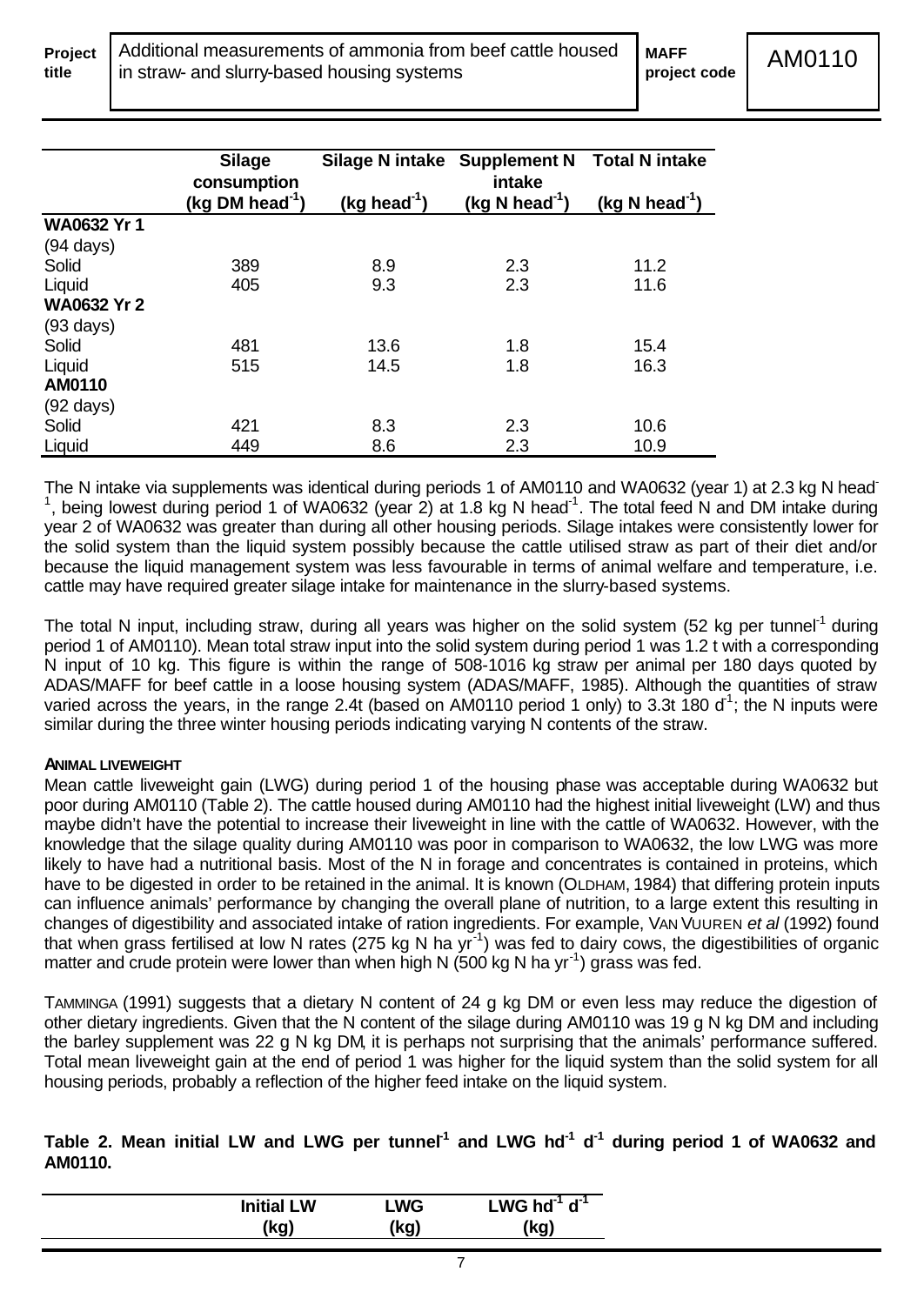|       | Project   Additional measurements of ammonia from beef cattle housed | <b>MAFF</b> |
|-------|----------------------------------------------------------------------|-------------|
| title | In straw- and slurry-based housing systems                           | project c   |

# **WA0632 Yr 1**

| 895  | 203 | 0.54 |
|------|-----|------|
| 895  | 213 | 0.57 |
|      |     |      |
|      |     |      |
| 1008 | 260 | 0.70 |
| 1005 | 275 | 0.74 |
|      |     |      |
|      |     |      |
| 1050 | 108 | 0.29 |
| 1052 | 173 | 0.47 |
|      |     |      |

# **3.2 NITROGEN OUTPUTS**

# **N EXCRETED**

During periods 1 of WA0632 and AM0110, lower N intakes generally resulted in lower N excretion rates (Table 3) and consequently lower NH<sub>3</sub> emission (Table 5). Superfluous N in the diet is excreted in the faeces and urine and it is known that a lower nitrogen intake can in turn reduce N output in the excreta (BUSSINK & OENEMA, 1998; MISSELBROOK *et al*, 1998), thereby potentially lowering NH3 emissions. This was exemplified by SMITS *et*  al (1997) who found that feeding cows 0.1 kg rumen protein surplus (RPS) per day<sup>-1</sup> compared to 1.0 kg RPS day<sup>-1</sup> resulted in a 39% lower NH<sub>3</sub> emission.

A mean of 8 m<sup>3</sup> of slurry (17.2 kg of N) was produced from the liquid system during period 1 of AM0110 (Table 3), of this, 5.7 kg was in the form of NH $_4^+$ -N. A trace of nitrate was present. A greater quantity, 30.0 kg of N, was removed in *c.* 8 t FYM from the solid system during the manure clearout at the end of period 1 (Table 3). The difference in the total N output from the two systems may be partly explained by the input of 10 kg N in the form of straw to the solid system. A mean of 4.6 kg of NH<sub>4</sub><sup>+</sup>-N was removed from the solid system, and in common with the liquid system. N content in the manure was lower for AM0110 than WA0632.

|                     | <b>Liquid manure</b><br>volume(m <sup>3</sup> ) / Solid | <b>Mean dry</b><br>matter | <b>Total</b><br>N | <b>TAN</b> | Nitrate-<br>N | Mean pH |
|---------------------|---------------------------------------------------------|---------------------------|-------------------|------------|---------------|---------|
|                     | manure mass (t)                                         | (%)                       | (kg)              | (kg)       | (kg)          |         |
| <b>WA0632 Yr 1</b>  |                                                         |                           |                   |            |               |         |
| $(94 \text{ days})$ |                                                         |                           |                   |            |               |         |
| Solid               | 7.6                                                     | 19.1                      | 37.8              | 6.0        | 0.0           | 8.2     |
| Liquid              | 7.2                                                     | 5.8                       | 23.8              | 8.1        | 0.0           | 8.1     |
| <b>WA0632 Yr 2</b>  |                                                         |                           |                   |            |               |         |
| $(93 \text{ days})$ |                                                         |                           |                   |            |               |         |
| Solid               | 9.0                                                     | 16.8                      | 54.3              | 16.4       | 0.0           | 8.7     |
| Liquid              | 6.1                                                     | 9.3                       | 22.9              | 9.5        | 0.0           | 8.2     |
| AM0110              |                                                         |                           |                   |            |               |         |
| $(92 \text{ days})$ |                                                         |                           |                   |            |               |         |
| Solid               | 7.7                                                     | 20.1                      | 30.0              | 4.6        | 0.1           | 8.4     |
| Liquid              | 8.2                                                     | 6.7                       | 17.2              | 5.7        | 0.1           | 7.4     |

**Table 3. Mean excretal N production from the solid and liquid housing systems during period 1 of WA0632 and AM0110**

The volume of slurry produced during period 1 of the housing phases was highest during project AM0110. However, when the DM% of the slurry is taken into account the actual DM excreted by the cattle increases in accordance with the DM intake. The N outputs from the housing phase during AM0110 were the lowest of all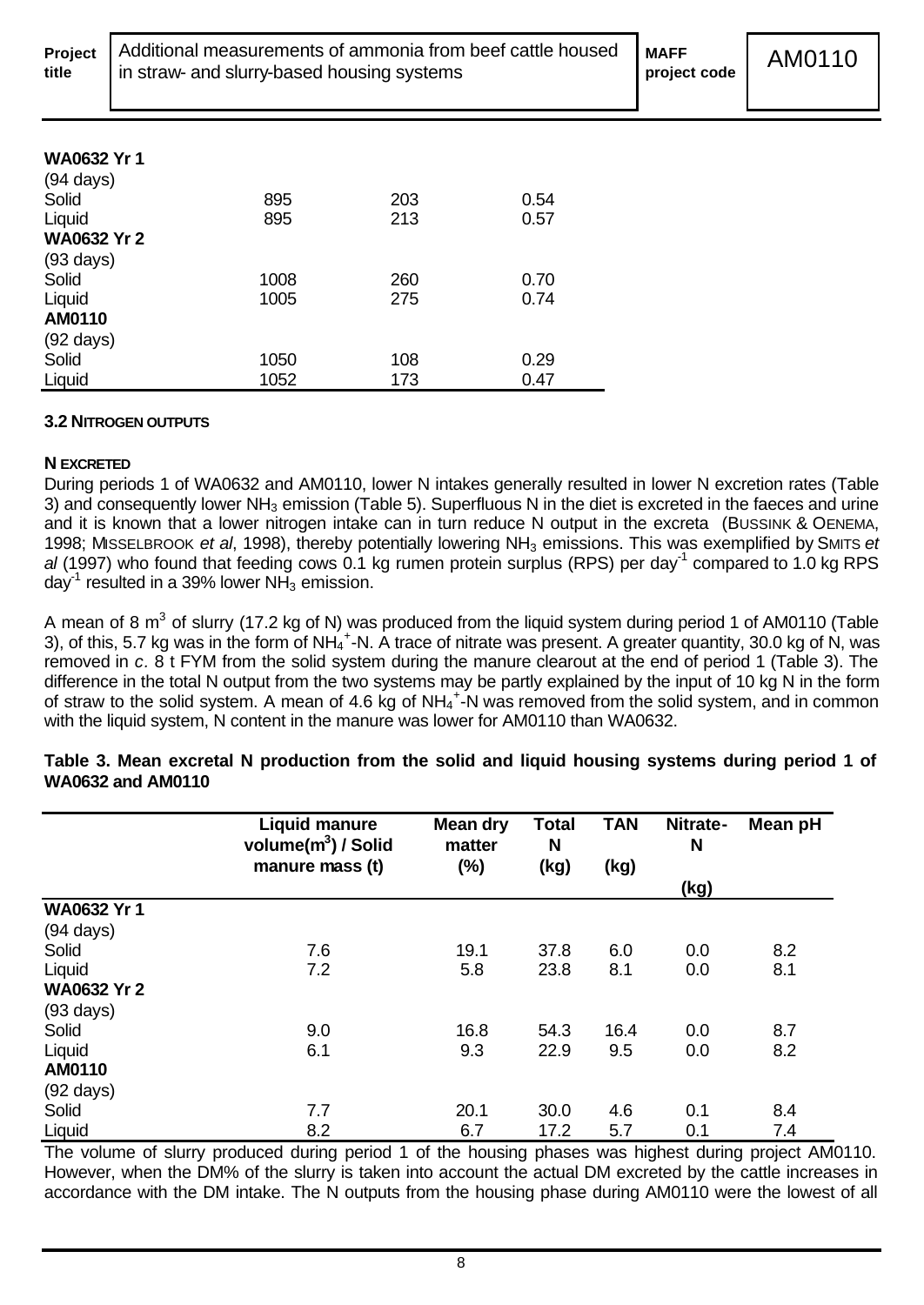| <b>Project</b>   Additional measurements of ammonia from beef cattle housed   MAFF<br>in straw- and slurry-based housing systems<br>project code<br>title | AM0110 |
|-----------------------------------------------------------------------------------------------------------------------------------------------------------|--------|
|-----------------------------------------------------------------------------------------------------------------------------------------------------------|--------|

years, this again a reflection of the N intake by the cattle. The volume of slurry collected in the reception pits during WA0632 year 1 was increased due to problems with water leaks into the reception pits.

#### **AMMONIA LOSSES FROM HOUSED CATTLE**

An average of 79% of the NH<sub>3</sub> released into the polytunnels during the calibration tests for project AM0110 was recovered (Table 4). One-sample t-tests showed that the mean NH<sub>3</sub> recovery for each tunnel was significantly different from 100%, therefore, the individual recovery factor for each tunnel was applied to all  $NH<sub>3</sub>$  emission data measured using the polytunnels.

#### **Table 4. NH3-N recovered**

|          | % $NH3$ -N recovered |
|----------|----------------------|
| Tunnel 1 | 72.6                 |
| Tunnel 2 | 87.9                 |
| Tunnel 3 | 78.6                 |
| Tunnel 4 | 75.1                 |
|          |                      |
| Mean     | 78.6                 |

Losses of NH<sub>3</sub>-N during this project were 3.9 and 5.9 kg per tunnel<sup>-1</sup> from the solid and liquid systems, respectively. Ammonia emissions during housing can be expressed in many ways to serve different purposes. Table 5 summarises housing losses of ammonia from years 1 and 2 of WA0632 and AM0110 in different units. The calculations used to derive these expressions are shown below.

Calculations used to derive units presented in Table 5:-

- ? kg NH<sub>3</sub>-N 500kg LWG<sup>1</sup> = (kg NH<sub>3</sub>-N tunnel<sup>-1</sup> ? kg LWG tunnel<sup>-1</sup>) ? 500 kg
- ? kg NH<sub>3</sub>-N LU<sup>-1</sup> = (kg NH<sub>3</sub>-N tunnel<sup>-1</sup>? LW tunnel<sup>-1</sup>) ? 500 kg *i.e. a livestock unit (LU) is standardised to 500kg.*
- ? kg NH<sub>3</sub>-N. kg N excreted<sup>-1</sup> = kg NH<sub>3</sub>-N tunnel<sup>-1</sup>? (estimate of total N excreted\* per tunnel<sup>-1</sup>) \*Derived from total N content of manure (minus straw N input) plus  $NH<sub>3</sub>$ -N loss.
- ? kg NH<sub>3</sub>-N. kg TAN excreted<sup>-1</sup> = kg NH<sub>3</sub>-N tunnel<sup>-1</sup>? (estimate of TAN excreted<sup>+</sup> per tunnel<sup>-1</sup>)  $+$ Derived from TAN content of manure plus NH<sub>3</sub>-N loss.
- ? kg NH<sub>3</sub>-N m<sup>-2</sup> = (kg NH<sub>3</sub>-N tunnel<sup>-1</sup> ? area of pen)

Solid system pen area =  $7.05m$  ?  $5.35m = 37.7 m<sup>2</sup>$ Liquid system pen area =  $5.60m$  ?  $4.40m = 24.6 m<sup>2</sup>$ 

Ammonia losses measured during AM0110 were much lower than those measured during year 2 of WA0632 regardless of how the results are expressed. The losses when expressed in kg NH<sub>3</sub>-N 500kg LWG<sup>1</sup> were similar to the loss per tunnel for both years of WA0632 because the LWG of the cattle during these winter housing periods was approximately 500 kg. However, the LWG of the cattle during AM0110 winter housing period was lower and thus when the results are expressed in kg NH<sub>3</sub>-N 500kg LWG<sup>1</sup>, the loss was comparatively higher.

#### **Table 5. Mean ammonia loss during period 1 of the housing phase of WA0632 and AM0110.**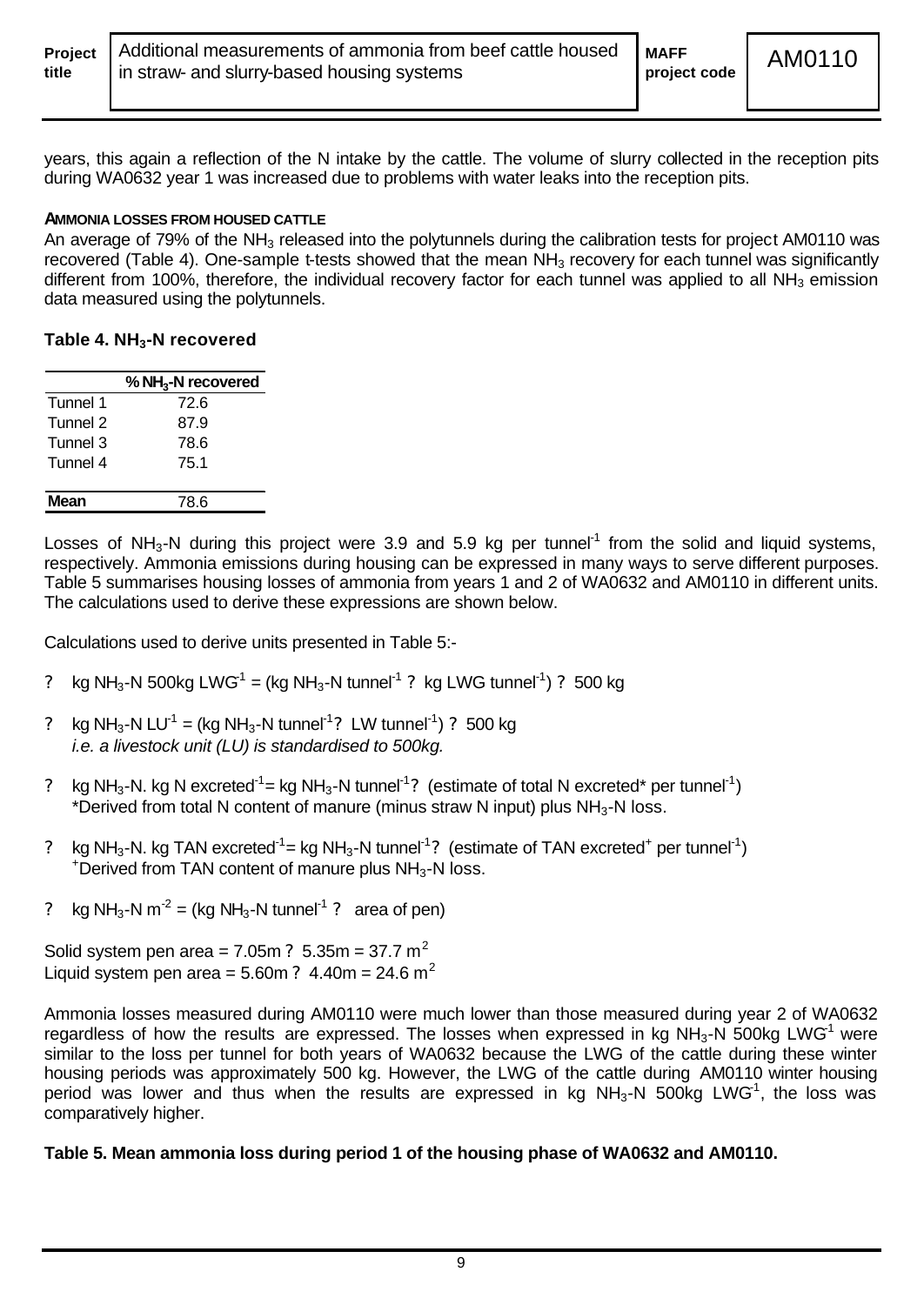**Project**

**title**

|                     |                 | kg<br>$NH3-N$<br>tunnel <sup>1</sup> | $kg$ NH <sub>3</sub> -<br><b>N</b> 500kg<br>$LWG-1$ | $kg NH3-N$<br>$Iu^{-1}$ | $kg NH3-N.$<br>kg N<br>excreted <sup>-1</sup> | kg TAN<br>excreted <sup>-1</sup> | kg NH <sub>3</sub> -N. g NH <sub>3</sub> -N head <sup>-1</sup> d <sup>-1</sup> g NH <sub>3</sub> -N m <sup>-</sup> |     |
|---------------------|-----------------|--------------------------------------|-----------------------------------------------------|-------------------------|-----------------------------------------------|----------------------------------|--------------------------------------------------------------------------------------------------------------------|-----|
| <b>WA0632</b>       | Yr <sub>1</sub> |                                      |                                                     |                         |                                               |                                  |                                                                                                                    |     |
| $(94 \text{ days})$ |                 |                                      |                                                     |                         |                                               |                                  |                                                                                                                    |     |
| Solid               |                 | 7.6                                  | 7.3                                                 | 3.9                     | 0.2                                           | 0.6                              | 20.2                                                                                                               | 202 |
| Liquid              |                 | 10.2                                 | 9.7                                                 | 5.1                     | 0.3                                           | 0.6                              | 27.1                                                                                                               | 415 |
| WA0632 Yr 2         |                 |                                      |                                                     |                         |                                               |                                  |                                                                                                                    |     |
| $(93 \text{ days})$ |                 |                                      |                                                     |                         |                                               |                                  |                                                                                                                    |     |
| Solid               |                 | 10.9                                 | 10.2                                                | 4.8                     | 0.2                                           | 0.4                              | 29.3                                                                                                               | 289 |
| Liquid              |                 | 14.9                                 | 13.7                                                | 6.7                     | 0.3                                           | 0.5                              | 40.1                                                                                                               | 606 |
| AM0110              |                 |                                      |                                                     |                         |                                               |                                  |                                                                                                                    |     |
| $(92 \text{ days})$ |                 |                                      |                                                     |                         |                                               |                                  |                                                                                                                    |     |
| Solid               |                 | 3.9                                  | 5.7                                                 | 1.8                     | 0.2                                           | 0.5                              | 10.6                                                                                                               | 103 |
| Liquid              |                 | 5.9                                  | 7.8                                                 | 2.6                     | 0.3                                           | 0.5                              | 16.0                                                                                                               | 240 |

In order to put these results into context it is necessary to compare the stocking densities used in this project with those recommended for commercial agriculture. The stocking densities used in WA0632 and AM0110 were 9 m<sup>2</sup>/head and 6 m<sup>2</sup>/head on the solid and liquid systems respectively. RSPCA guidelines (2000) suggest a minimum lying area of 3.5 m<sup>2</sup>/head plus a minimum additional 20% of the bedded area as a nonbedded/loafing area for the solid system. For the liquid system, a lying area (cubicles) plus a minimum additional 50% of the bedded area as a non-bedded/loafing area is recommended. This equates to a minimum of 4.2 m<sup>2</sup>/head on the solid system and 5.3 m<sup>2</sup>/head on the liquid system. These figures are based on animals of 251-350 liveweight. Hence, the ammonia-N emissions measured during WA0632 and AM0110, particularly on the solid system, may be slightly misrepresentative of commercial practice.

Another factor that may have resulted in lower ammonia emission during AM0110 is that the mean temperatures during period 1 of the housing period were slightly lower during AM0110:-

| WA0632 Year 1       | $8.1^{\circ}$ C |
|---------------------|-----------------|
| <b>WA0632 Year2</b> | $8.3^{\circ}$ C |
| AM0110              | $7.3^{\circ}$ C |

A common emission unit that was calculated for both the solid and liquid systems and was replicated across the years is kg NH<sub>3</sub>-N. kg N excreted<sup>-1</sup>, and to a lesser extent, kg NH<sub>3</sub>-N. kg TAN excreted<sup>-1</sup>. This may provide an opportunity to predict  $NH<sub>3</sub>$ -N emission from N excretion. The relationship for kg NH<sub>3</sub>-N. kg TAN excreted<sup>-1</sup> may be less reliable because the TAN excreted was estimated from the FYM TAN content of which the contribution via mineralisation is unknown.

#### *Ammonia losses prior to and following straw addition or slurry scraping*

The rate of NH<sub>3</sub> loss measured under project AM0110 prior to and following straw addition and slurry scraping



1.6 and 2.4 g NH<sub>3</sub>-N rence in emission rate

*<u>scraping</u>*.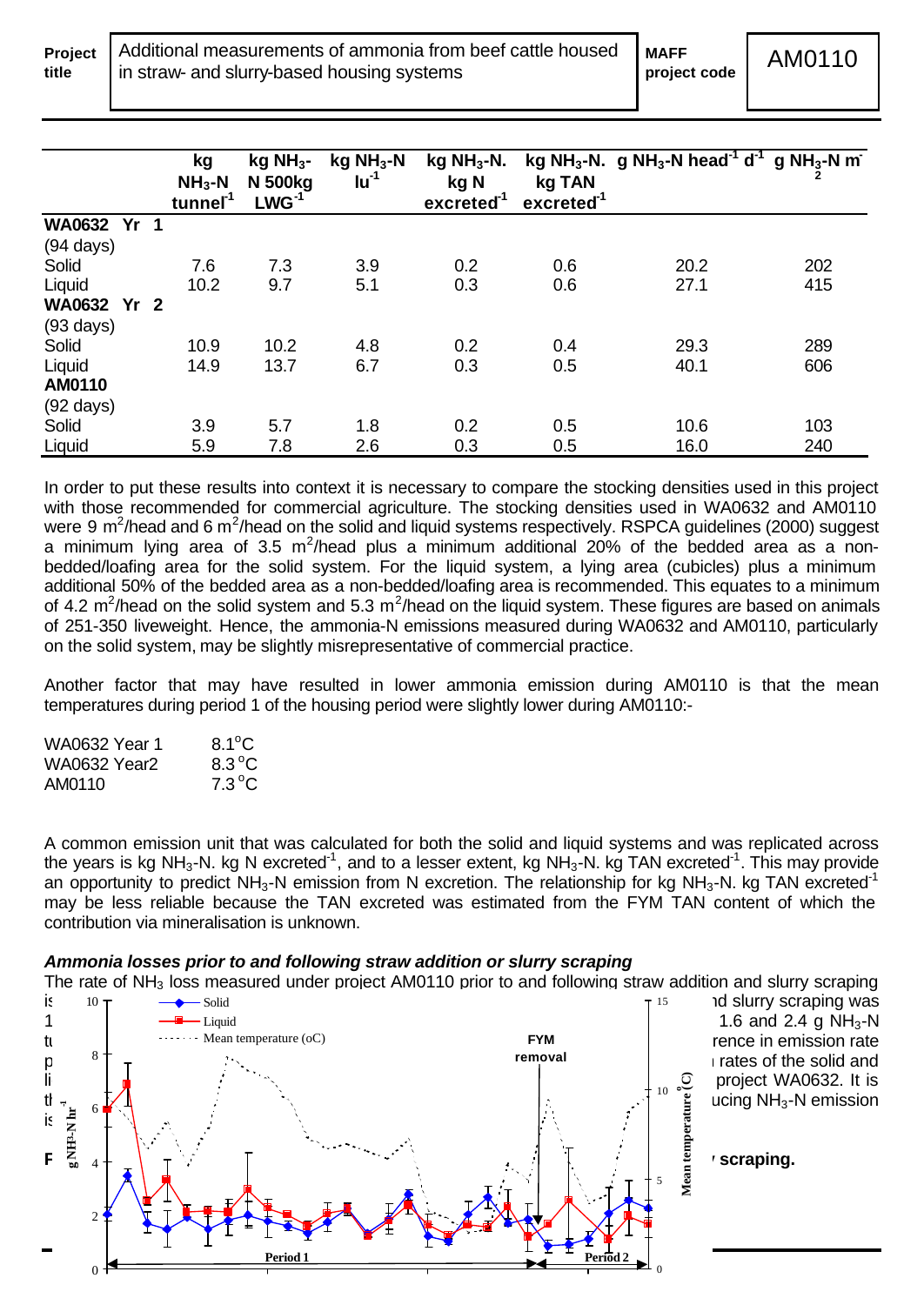# **Figure 1b). Mean rate of NH3 loss per tunnel-1 following straw addition or slurry scraping.**



The NH<sub>3</sub>-N loss on the solid system was reduced following the daily addition of straw with 2.1 kg lost per tunnel<sup>-</sup> 1 prior to straw addition and 1.8 kg lost after straw addition, this was also observed in WA0632. Ammonia loss was calculated based on the results from 24 hour monitoring periods during WA0632. Daily ammonia loss was calculated by interpolating measurements made prior to and following straw addition to 12 hours either side of the event. Similarly, ammonia losses measured prior to and following slurry scraping were interpolated to 11 hours 20 minutes either side of the event with the high, but short-lived, emission produced during the act of slurry scraping itself accounting for a 20 minute period. No change in emission was seen following scraping probably as a result of leaving a smear of slurry on the surface of the concrete after scraping. Losses of NH<sub>3</sub> from both the solid and liquid systems were not significantly related to tunnel air temperature (Figures 1a and b).

#### *Ammonia loss as a percentage of the feed N intake*

In comparison to measurements made during period 1 of project WA0632, losses of NH<sub>3</sub> were comparatively low during AM0110. Furthermore, the NH<sub>3</sub> loss during the housing phase, as a percentage of the N intake, was much lower during AM0110 (Table 6) than WA0632 (these figures assume that there was no additional N intake via straw).

It is possible that during this project the cattle were not able to retain such a large proportion of the feed N intake due to poor quality silage. If protein in the feed was not digested as a result of poor quality, the undigested feed N would have been excreted with the faeces (BUSSINK & OENEMA, 1998) and although a potential source for volatilisation, is a less immediate threat than N in urine. Urea in urine, which contributes around 70% of the total N (GROOT KOERKAMP *et al* 1998; BRISTOW *et al*, 1992; WHITEHEAD & RAISTRICK, 1993) is readily hydrolysed to produce NH<sub>4</sub><sup>+</sup>, and therefore provides the greatest source of ammonia volatilisation. Faeces, conversely,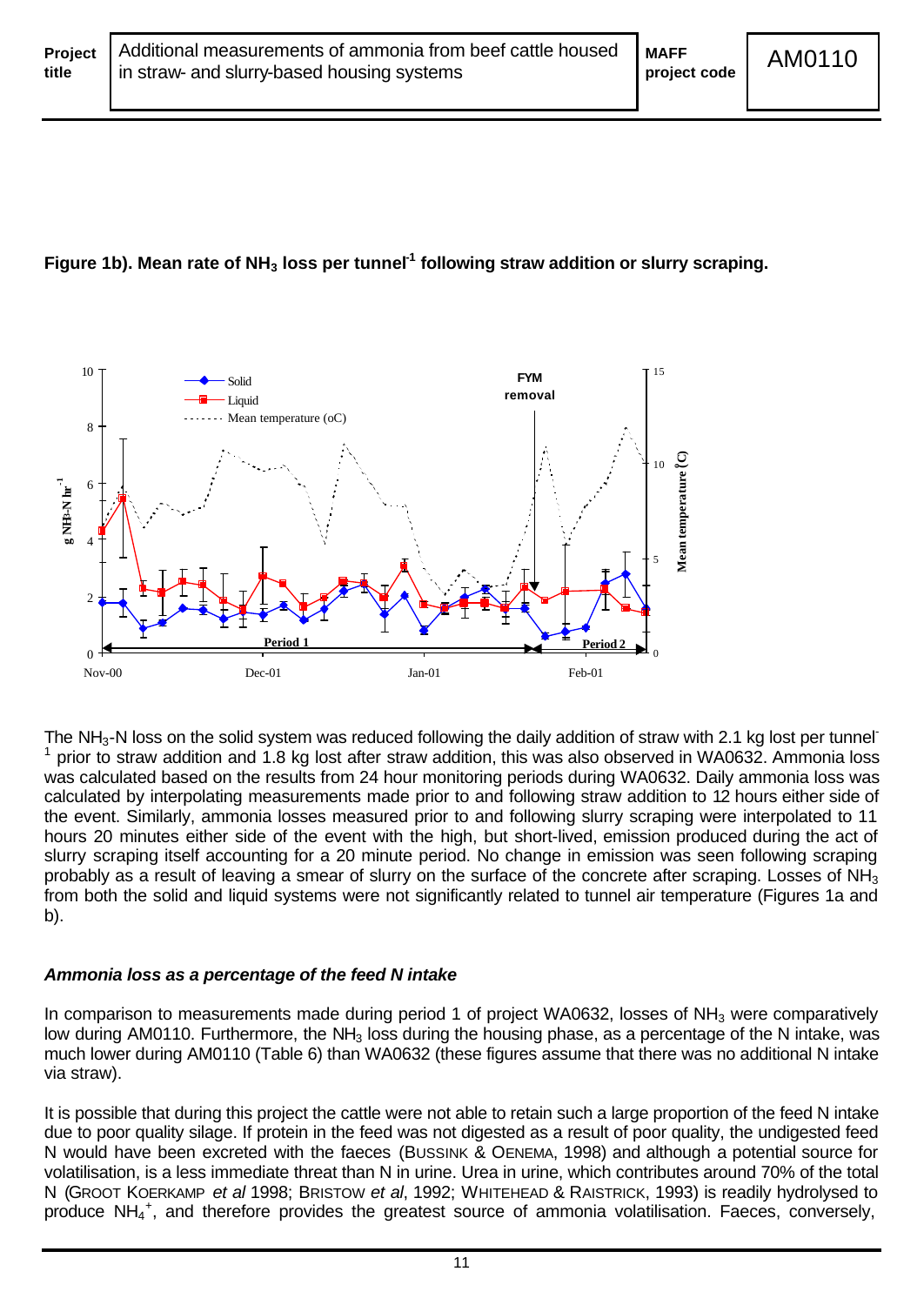| title | <b>Project</b>   Additional measurements of ammonia from beef cattle housed   MAFF<br>In straw- and slurry-based housing systems | project code | AM0110 |
|-------|----------------------------------------------------------------------------------------------------------------------------------|--------------|--------|
|       |                                                                                                                                  |              |        |

contains low amounts of rapidly decomposable N with only a few per cent of the fresh N in faeces being NH<sub>4</sub><sup>+</sup>-N or urea (WHITEHEAD & RAISTRICK, 1993). The major part of the N in faeces is organically bound and up to 50% of this N may become mineralised during storage for 6 months (WHITEHEAD & RAISTRICK, 1993). Thus, the potential of any undigested protein in faeces, as a result of the poor quality silage fed during project AM0110, contributing to ammonia emission during animal housing is low. This may explain why a lower proportion of the feed N intake was volatilised as ammonia.

# Table 6. Mean ammonia loss per tunnel<sup>1</sup> during period 1 as a percentage of the feed N input.

|               | <b>WA0632</b><br>Year 1 | <b>WA0632</b><br>Year 2 | AM0110 |
|---------------|-------------------------|-------------------------|--------|
| SOI ID        | 17                      | 18                      | 9      |
| <b>LIQUID</b> | 22.                     | 23                      | 14     |

On the other hand, given the higher N input during WA0632 and consequently higher N excretion, it is possible that there was surplus N in the diet. Matching N intake to N requirement is an option to explore in minimising N losses from livestock and thereby potentially reducing NH<sub>3</sub> emission. This could be achieved by increasing feed quality and level of production and matching or synchronising the availability of N and energy in the (TAMMINGA, 1991). The accomplishment of this approach may be aided by the use of one of the newly developed protein evaluation systems such as the Dutch intestine-digestible protein system DVE (darm veteerbaar eiwit) described by BERENTSEN *et al* (1993).

## *Comparison of results with existing literature*

Table 7 shows how the results from WA0632, AM0110 and previous work under project WA0618 compare with the UK ammonia inventory figures.

# **Table 7. Mean emission factors during housing (g NH3-N lu-1 d-1 )**

|                           | 1999<br>UK $NH3$ | <b>WA0618</b>   |                                            | Year 1               | <b>WA0632</b><br>Year <sub>2</sub> | AM0110<br>(Period 1 only) |
|---------------------------|------------------|-----------------|--------------------------------------------|----------------------|------------------------------------|---------------------------|
|                           | inventory        |                 |                                            |                      |                                    |                           |
| Beef cattle<br>(litter)   | 27.6             | 39.1, 6.6, 10.1 | Period 1<br>Period 2<br>Average per period | 41.0<br>37.7<br>39.3 | 51.7<br>41.9<br>46.8               | 19.1                      |
| Beef cattle<br>(cubicles) | 36.6             |                 | Period 1<br>Period 2<br>Average per period | 54.1<br>55.6<br>54.8 | 72.2<br>65.9<br>69.0               | 28.7                      |

*\*Data from recent UK ammonia emission inventory update project, AM0108.*

Emission factors measured under WA0632 were higher than the inventory figures whereas those measured under AM0110 were lower. There was a lot of variation between the emission factors measured during WA0632 and AM0110 ranging from 19.1 to 51.7 g NH<sub>3</sub>-N lu<sup>-1</sup> d<sup>-1</sup> on the solid system and 28.7 to 72.2 g NH<sub>3</sub>-N lu<sup>-1</sup> d<sup>-1</sup> on the liquid system. This large range of emission factors consequently has a great impact on the UK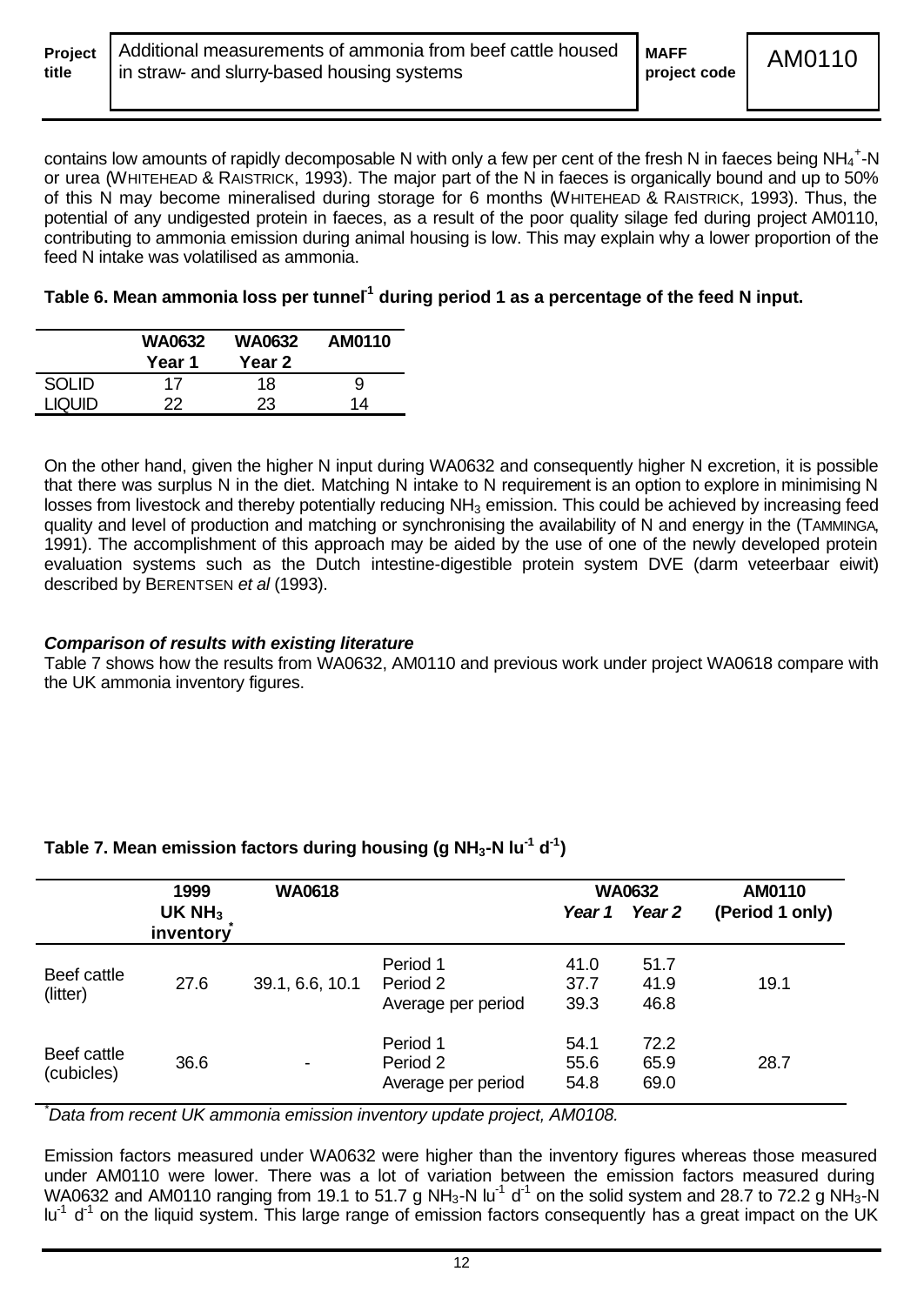ammonia inventory total for housing losses. Using the lowest and highest emission factors measured during WA0632 and AM0110 on both the solid and liquid systems, respectively, gives a range of 35.94 to 59.16 kt NH<sub>3</sub>-N for cattle housing in the UK during 1999. The inventory total of 41.58 kt for housing losses is within this range.

Data compiled by GROOT KOERKAMP *et al* (1998) on emissions from livestock buildings in Northern Europe (UK, Netherlands, Denmark and Germany) are summarised in Table 8 (corrected to g NH<sub>3</sub>-N d<sup>-1</sup>).

**Table 8. Mean emission of ammonia for various housing systems for cattle in the UK and a range of emissions from Northern Europe (UK, Netherlands, Denmark and Germany).**

|                        |      | g NH <sub>3</sub> -N head <sup>-1</sup> d <sup>-1</sup> |                          | g NH <sub>3</sub> -N lu <sup>-1</sup> d <sup>-1</sup> |               |                |
|------------------------|------|---------------------------------------------------------|--------------------------|-------------------------------------------------------|---------------|----------------|
| System and animal type | UK   | N. Europe                                               | WA0632/                  | UK                                                    | N. Europe     | WA0632/        |
|                        | mean | range                                                   | AM0110                   | mean                                                  | range         | AM0110         |
|                        |      |                                                         | range                    |                                                       |               | range          |
| Dairy cows (litter)    | 7.5  | $1.3 - 23.4$                                            | $\overline{\phantom{a}}$ | 6.2                                                   | $6.2 - 21.4$  | ۰              |
| Dairy cows (cubicles)  | 29.9 | 23.7-48.0                                               | $\overline{\phantom{a}}$ | 25.2                                                  | $20.2 - 42.4$ | $\blacksquare$ |
| Beef cattle (litter)   | 11.6 | $6.3 - 11.6$                                            | 10.6-29.3                | 11.5                                                  | 10.3-11.6     | 19.1-51.7      |
| Beef cattle (cubicles) |      | ۰                                                       | 16.0-40.1                |                                                       |               | 28.7-72.2      |

Comparing these figures with the results from WA0632 and AM0110 (Tables 5 and 8), firstly for g NH<sub>3</sub>-N head<sup>-1</sup> d<sup>-1</sup>, the measurements made under project AM0110 lie within or are lower than the range for Northern Europe and those from WA0632 are in the upper range or higher. The figures for cubicles are comparatively higher than from litter whether compared against dairy or beef cattle cubicle systems, as found in WA0632 and AM0110.

Results from GROOT KOERKAMP *et al* (1998) expressed in g NH<sub>3</sub>-N d<sup>1</sup> lu<sup>-1</sup> are similar to those expressed on a per head basis indicating that the animals in the experiments were approaching 500 kg liveweight. The animals used in WA0632 and AM0110 were much smaller (maximum initial liveweight of ~260 kg) and thus the results when expressed per livestock unit are generally greater.

Results from AM0110 were generally within, or lower than, the ranges of values presented by GROOT KOERKAMP *et al* and the UK ammonia inventory, whereas those measured during WA0632 were generally higher (Tables 7 and 8). Low emissions were measured during AM0110 and it is probable that results from WA0632 are more typical. It is possible that measurements made under WA0632 were higher than those measured by GROOT KOERKAMP *et al* and the UK ammonia inventory because the ventilation rate used in the housing systems was almost six times that of the mean ventilation rates measured for cattle systems across Northern Europe (341 m 3 hr-1 500kg liveweight) by SEEDORF *et al*, 1998.

#### **AMMONIA LOSSES DURING MOVEMENT OF SOLID MANURE FROM HOUSING TO FIELD STORAGE HEAP (AM0110 PERIOD 1)**

Ammonia-N losses during the process of moving the solid manure from the housing systems to the field storage heaps are detailed in Figure 2. The rate of loss was similar during measurements with/without the cattle in the tunnels and during simulated movement of FYM from the housing systems to the field storage heaps: 3.3 g NH<sub>3</sub>-N tunnel<sup>-1</sup> hr<sup>-1</sup> was measured during simulated transport of the FYM produced during period 1. This compares with a mean rate of loss of 1.9 g  $NH_3$ -N tunnel<sup>-1</sup> hr<sup>-1</sup> measured prior to the daily addition of straw during period 1. A significant emission rate was also measured after the manure had been removed from the buildings as there was still a wet, dirty surface despite removal of all straw and faecal material.

#### **Figure 2). Period 1 NH3-N losses during transfer of FYM from the building to the storage (31st January 2001).**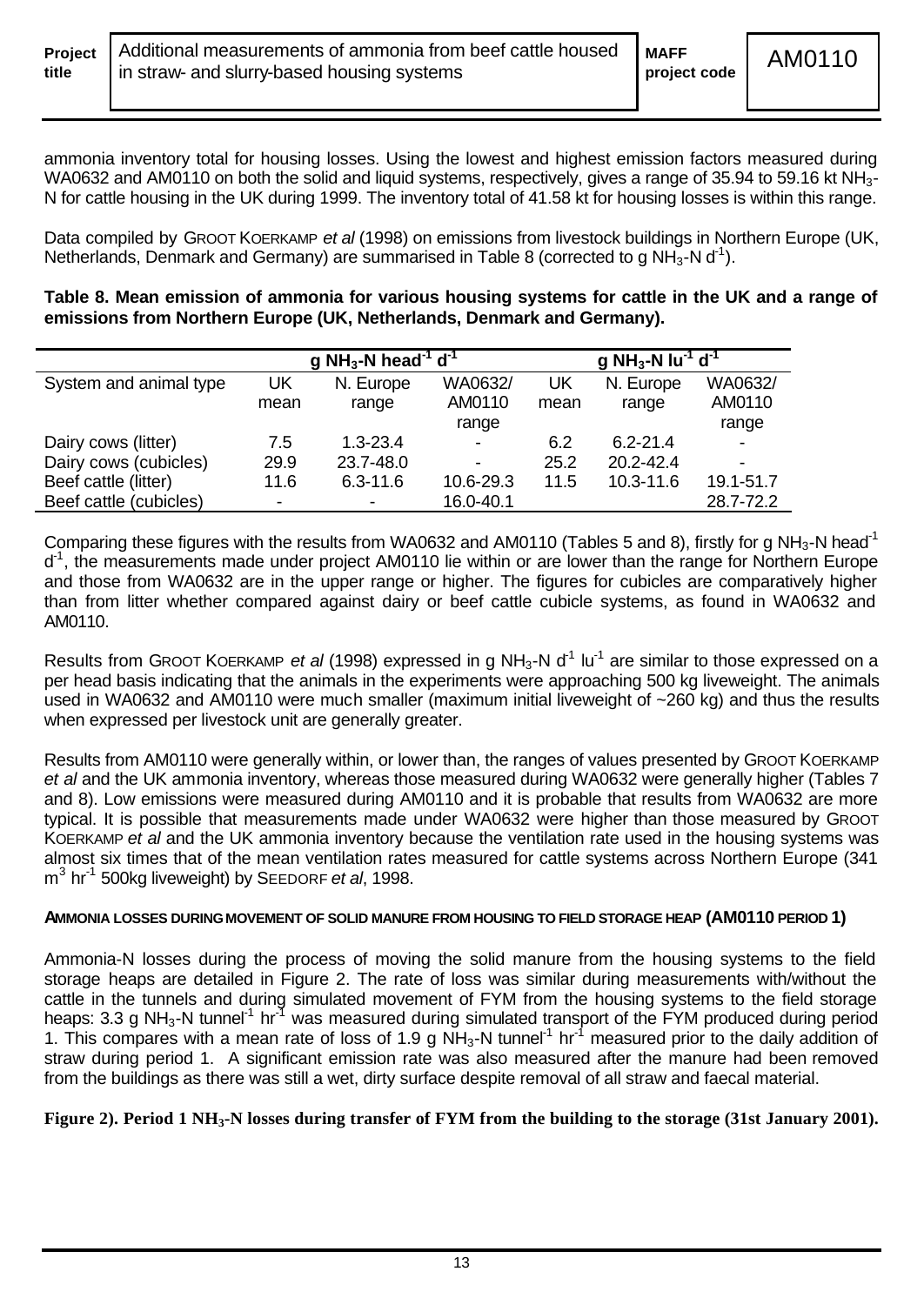

#### **STATISTICS**

Analysis of variance (ANOVA) was carried out to determine i) any significant difference between the solid and liquid management systems during period 1 of each year ii) any significant differences between the solid and liquid management systems using measurements fom all of the years as replicates, iii) any significant differences between the losses from year to year, and iv) any interaction between the management system and the year.

Statistical analysis showed that during period 1 of the housing phase, emissions from the liquid system were significantly greater than those from the solid system during WA0632 but not AM0110 (Table 9).

|                     | Kg NH <sub>3</sub> -N lu <sup>-1</sup> d <sup>-1</sup> | Significance and error terms |        |  |
|---------------------|--------------------------------------------------------|------------------------------|--------|--|
|                     |                                                        | Probability                  | S.E.D. |  |
| <b>WA0632 Yr 1</b>  |                                                        |                              |        |  |
| $(94 \text{ days})$ |                                                        |                              |        |  |
| Solid               | 41.0                                                   | 0.03                         | 0.550  |  |
| Liquid              | 54.1                                                   |                              |        |  |
| <b>WA0632 Yr 2</b>  |                                                        |                              |        |  |
| $(93 \text{ days})$ |                                                        |                              |        |  |
| Solid               | 51.7                                                   | 0.002                        | 0.050  |  |
| Liquid              | 72.2                                                   |                              |        |  |
| AM0110              |                                                        |                              |        |  |
| $(92 \text{ days})$ |                                                        |                              |        |  |
| Solid               | 19.1                                                   | <b>NS</b>                    | 2.20   |  |
| Liquid              | 28.7                                                   |                              |        |  |

#### **Table 9. Summary of statistical analyses during period 1 of the housing phase of WA0632 and AM0110**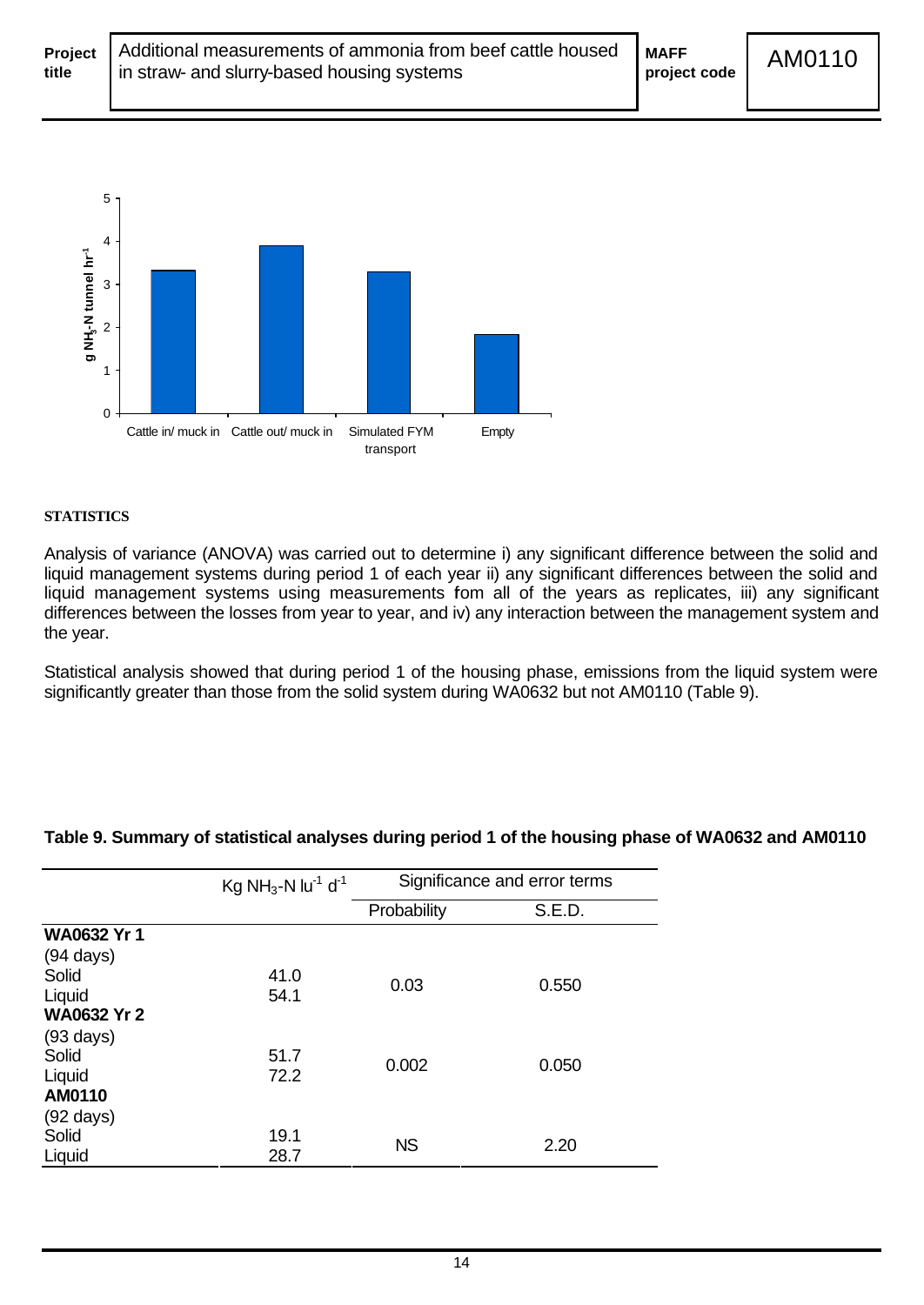| Project |  |
|---------|--|
| title   |  |

Results from the ANOVA using data collated during period 1 of all years of the housing phase showed that the liquid system resulted in a significantly (P=0.04, s.e.d.= 3.01) greater mean loss of 51.6 g NH<sub>3</sub>-N lu<sup>-1</sup> d<sup>-1</sup> compared to 37.3 g NH<sub>3</sub>-N lu<sup>-1</sup>  $d^{-1}$  from the solid system over the three years.

Mean housing losses during AM0110 (23.9 g NH<sub>3</sub>-N lu<sup>-1</sup> d<sup>-1</sup>) were significantly different from both years of WA0632 (P=0.05, s.e.d. = 7.29). However, losses during WA0632 year 1 (47.5 g NH<sub>3</sub>-N lu<sup>-1</sup> d<sup>-1</sup>) were not significantly different from year 2 (62.0 g NH<sub>3</sub>-N lu<sup>-1</sup> d<sup>-1</sup>. There was no interaction between the management system and the year.

#### **3.3 N BUDGET (AM0110 PERIOD 1)**

Mean total N inputs during period 1 for the solid and liquid systems were 51.9 and 43.6 kg per tunnel<sup>-1</sup>, respectively (Figure 3); the greater input to the solid system being as a result of the straw input. Ammonia-N emission was lower from the solid system (3.9 kg) than the liquid system (5.9 kg). Cattle total N output (in the animal) from each system was calculated assuming 28 g N kg LWG (SCHULZ *et al.,* 1974). Unquantified losses were similar for each system and could be due to errors associated with measurements of NH<sub>3</sub> volatilisation, manure N, feed analysis, assumed N output in the animals as well as other loss pathways not measured, e.g.  $N<sub>2</sub>O$  and  $N<sub>2</sub>$ .

#### **Figure 3. Housing total N outputs (kg) during period 1 of AM0110 for solid and liquid manure management systems.**



The input of straw into the solid system in turn increased the total N output from the housing phase. The higher total N output from the solid system may also be attributed to lower  $NH<sub>3</sub>$ -N losses during animal housing. Thus 30.0 kg and 17.2 kg of total N were removed in the manure produced during period 1 of the solid and liquid systems, respectively. These figures equate to 58% and 39% of the initial total N input. Of the total N output from the housing phase, 4.6 kg and 5.7 kg was present as NH $_4$ <sup>+</sup>-N in the solid and liquid systems, respectively.

# **3. CONCLUSIONS**

It was unfortunate that the foot and mouth outbreak prevented measurements being carried out to the end of the winter housing period. However, it was possible to compile an N budget for the first half of the housing period, thus producing valuable results to add to, and compare against, those measured under project WA0632 and the UK ammonia inventory:-

- ? The feed N intake on both the solid and liquid systems was 208 g lu<sup>-1</sup> d<sup>-1</sup>, this being much lower than during project WA0632.
- ? N output in the manure was much lower during AM0110 than WA0632 with a mean of 17.2 kg of N (75 g N lu<sup>-1</sup> d<sup>-1</sup>) removed from the liquid system and 30.0 kg of N (133 g N lu<sup>-1</sup> d<sup>-1</sup>) from the solid system.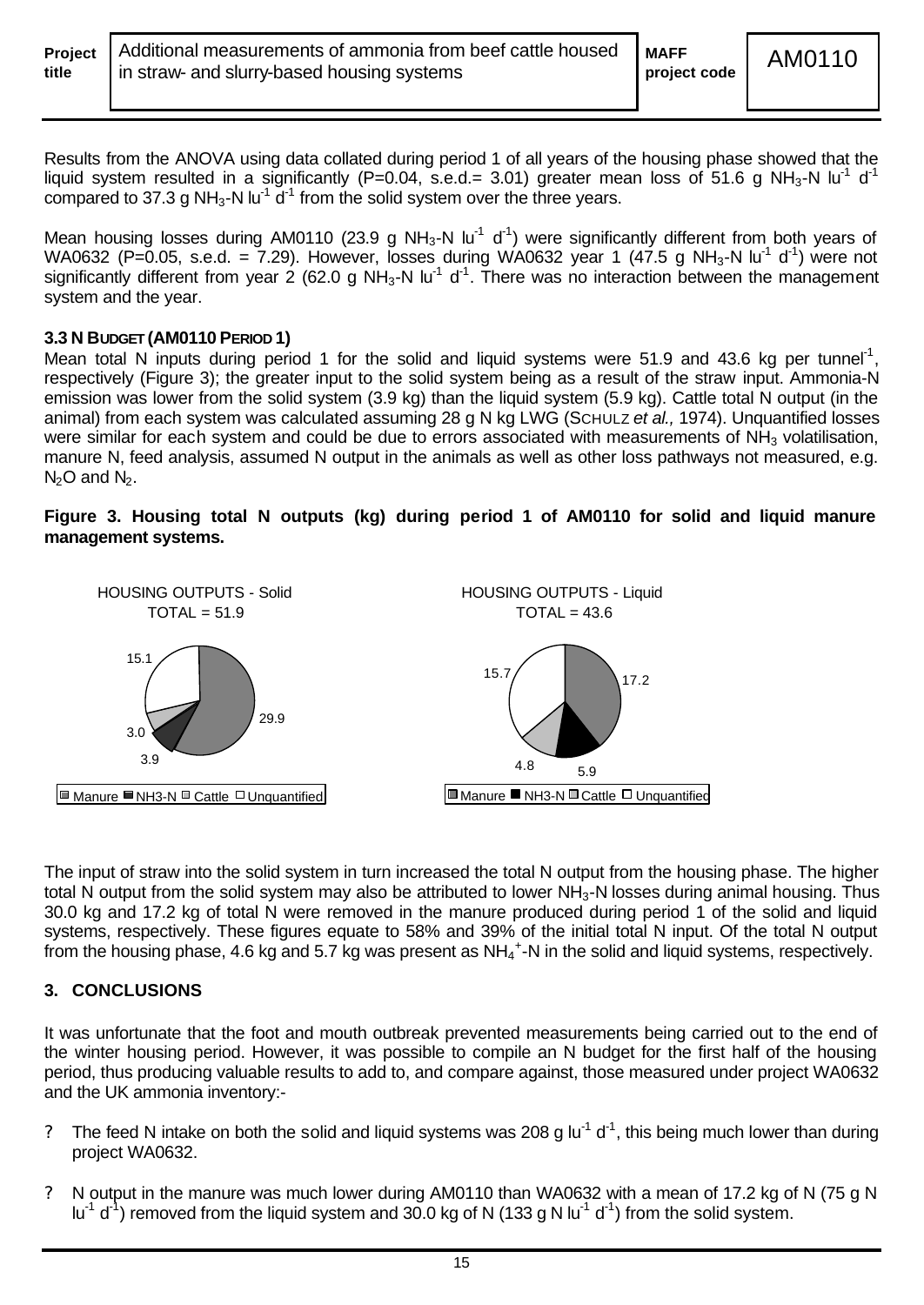- ? Ammonia-N losses from the solid manure system were lower (19.1 g lu<sup>-1</sup> d<sup>-1</sup>) than from the liquid manure system (28.7 g lu<sup>-1</sup> d<sup>-1</sup>) during period 1 of the housing period.
- ? The rate of ammonia-N loss was reduced from 0.9 to 0.7 g  $|u^{-1}$  hr<sup>-1</sup> following the daily addition of straw.
- ? Ammonia-N losses from both the solid and liquid systems were *c.* 50% and 40% of those measured during WA0632 year's 1 and 2, respectively.
- ? A lower proportion of the feed N intake was lost as ammonia-N during this project (*c.* 10%) than during WA0632.
- ? A common emission unit was calculated for period 1 of the housing periods of WA0632 and AM0110: a mean of 0.2 and 0.3 kg NH<sub>3</sub>-N was emitted per kg N excreted on the solid and liquid systems, respectively.
- ? Emission factors measured under WA0632 were higher than the inventory figures whereas those measured under AM0110 were lower.

During this project, the N intakes were comparatively lower than during project WA0632 due to a low N content in the silage. This resulted in low N excretion by the cattle consequently reducing  $NH_3$  emission. Furthermore, a lower proportion of the feed N intake was lost as ammonia suggesting that a higher proportion of the feed was lost as undigested protein in the faeces, i.e. in a form that is not readily hydrolysed to promote ammonia volatilisation.

Despite the variations in silage quality and thus N intake across the years, a common emission unit was calculated on the solid and liquid management systems throughout all housing years. A consistent loss of 0.2 and 0.3 kg NH<sub>3</sub>-N per kg N excreted was measured from the solid and liquid systems, respectively. This suggests that it may be possible to predict ammonia emission from N excretion. This project has therefore highlighted the need for detailed quantitative and qualitative information on dietary N intake and the effect that subsequent N assimilation by the animals has on N excretion and ammonia emissions.

# **5. IMPLICATIONS FOR DEFRA**

The results of this project have highlighted the influence that N intake, N retention and hence N excretion by animals, has on ammonia emission from housing systems. The coupling of DEFRA projects studying the effects of diets on N intake, assimilation and N excretion with robust ammonia emission measurements is needed. Of particular interest in this project is the discovery of a common ammonia emission unit which has implications for modelling. This may be coincidental, but this relationship should be explored further. Work is also needed to measure ammonia losses for animals at different stages of animal production and types of production system.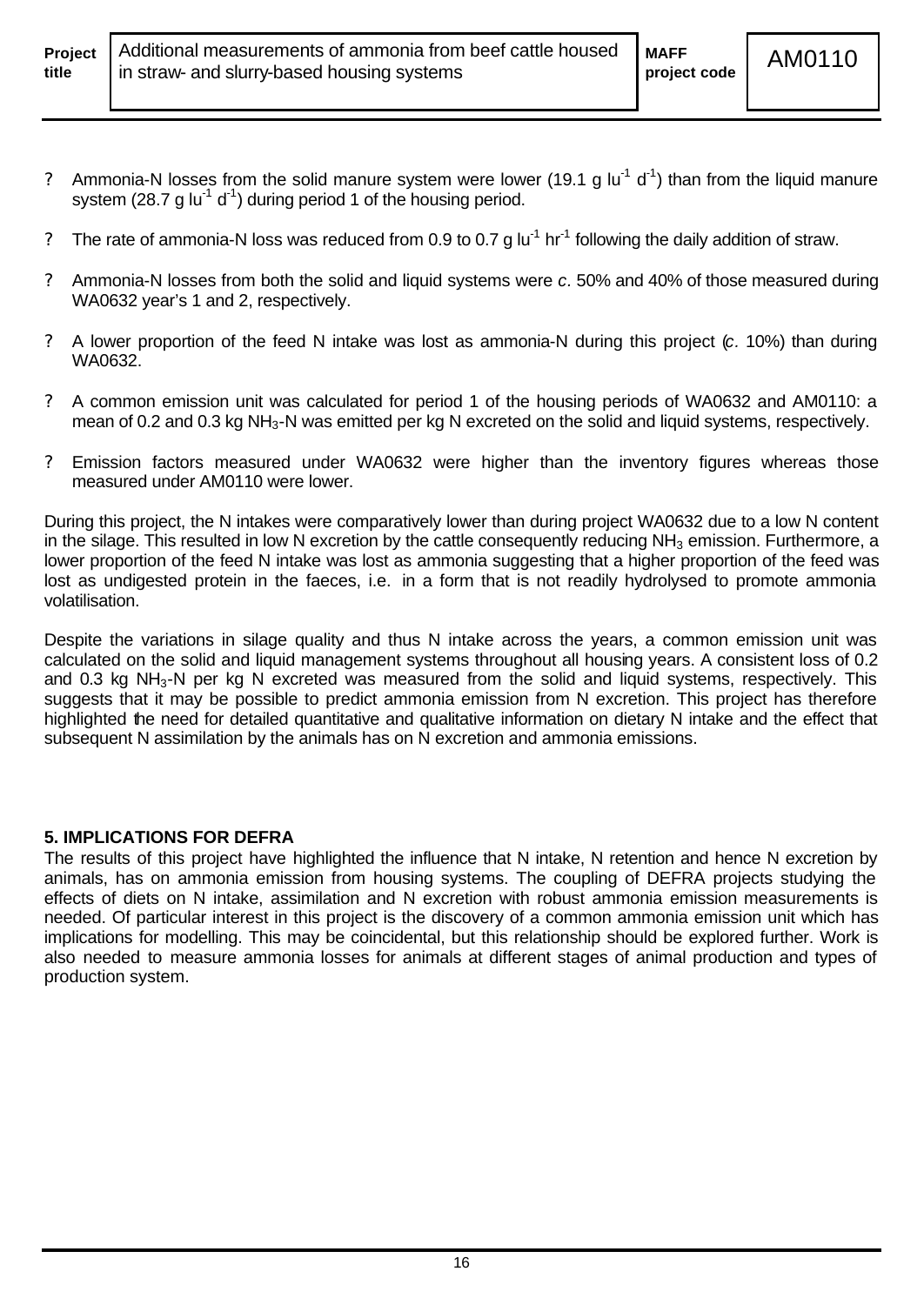The effect of straw on reducing ammonia emissions has been observed both during WA0632 and AM0110 and provides an opportunity to abate ammonia emission. This avenue is being explored under project AM0103 where the effects of additional or targeted straw usage on ammonia emissions from housed livestock will be studied.

The results from AM0110 are invaluable in adding to the information already gathered under project WA0632 and the UK ammonia emissions inventory. However, once successful strategies for reducing losses during the housing phase have been fully understood and established, whole system effects need to be assessed. Losses from the whole management system, i.e. housing, storage and landspreading have already been studied under project WA0632 and this work has highlighted the importance of protecting upstream losses, i.e. housing losses, against down stream losses (i.e. during storage and following land spreading).

## **6. OUTPUTS**

The polytunnel facility and associated manure storage facilities have proved to be an excellent demonstration tool for students, overseas visitors, research workers and DEFRA officials.

#### **7. REFERENCES**

AGRICULTURAL DEVELOPMENT AND ADVISORY SERVICE/MINISTRY OF AGRICULTURAL FISHERIES AND FOOD. 1985. Beef cattle housing. Booklet 2512, p. 11.

ASTERAKI, E.J., MATTHEWS, R.A. & PAIN, B.F. 1997. Ammonia emissions from beef cattle bedded on straw. *Proceedings of the International Symposium, Vinkeloord, The Netherlands, 6th -10th October, 1997,* **1**: 343-347.

BERENSTEN, P.B.M, GIESEN, G.W.J & SPEELMAN. 1993. Economic and environmental effects of a new protein evaluation system in dairy farming. *Journal of Dairy Science,* **76**: 2332-2343.

BRADSTREET, R.B. 1965. The Kjeldahl method for organic nitrogen. *Academic Press.*

BRISTOW, A.W., WHITEHEAD, D.C. & COCKBURN, J.E. 1992. Nitrogenous constituents in the urine of cattle, sheep and goats. *Journal of the Science of Food and Agriculture,* **59**: 387-394.

BUSSINK, D.W. & OENEMA, O. 1998. Ammonia volatilization from dairy farming systems in temperate areas: a review. *Nutrient Cycling in Agroecosystems,* **51**: 19-33.

GROOT KOERKAMP, P.W.G., METZ, J.H.M., UENK, G.H., PHILLIPS, V.R., HOLDEN, M.R., SNEATH, R.W., SHORT, J.L., WHITE, R.P., HARTUNG, J., SEEDORF, J., SCHRÖDER, M., LINKERT, K.H., PEDERSON, S., TAKAI, H., JOHNSEN, J.O.& WATHES, C.M. 1998. Concentrations and emissions of ammonia in livestock buildings in northern Europe. *Journal of Agricultural Engineering Research.* **70**:79-95.

MISSELBROOK, T.H., CHADWICK, D.R., PAIN, B.F. & HEADON, D.M. 1998. Dietary manipulation as a means of decreasing N losses and methane emissions and improving herbage N uptake following application of pig slurry to grassland. *Journal of Agricultural Science,* **130**: 183-191.

MISSELBROOK, T.H., VAN DER WEERDEN, T.J., PAIN, B.F., JARVIS, S.C., CHAMBERS, B.J., SMITH, K.A., PHILLIPS, V.R. & DEMMERS, T.G.M. 2000. Ammonia emission factors for UK agriculture. *Atmospheric Environment,* **34**: 871-880.

OLDHAM, J.D. 1984. Protein-energy interrelationships in dairy cows. *Journal of Dairy Science,* **67**: 1090-1114.

RSPCA. 2000. Welfare standards for beef cattle.